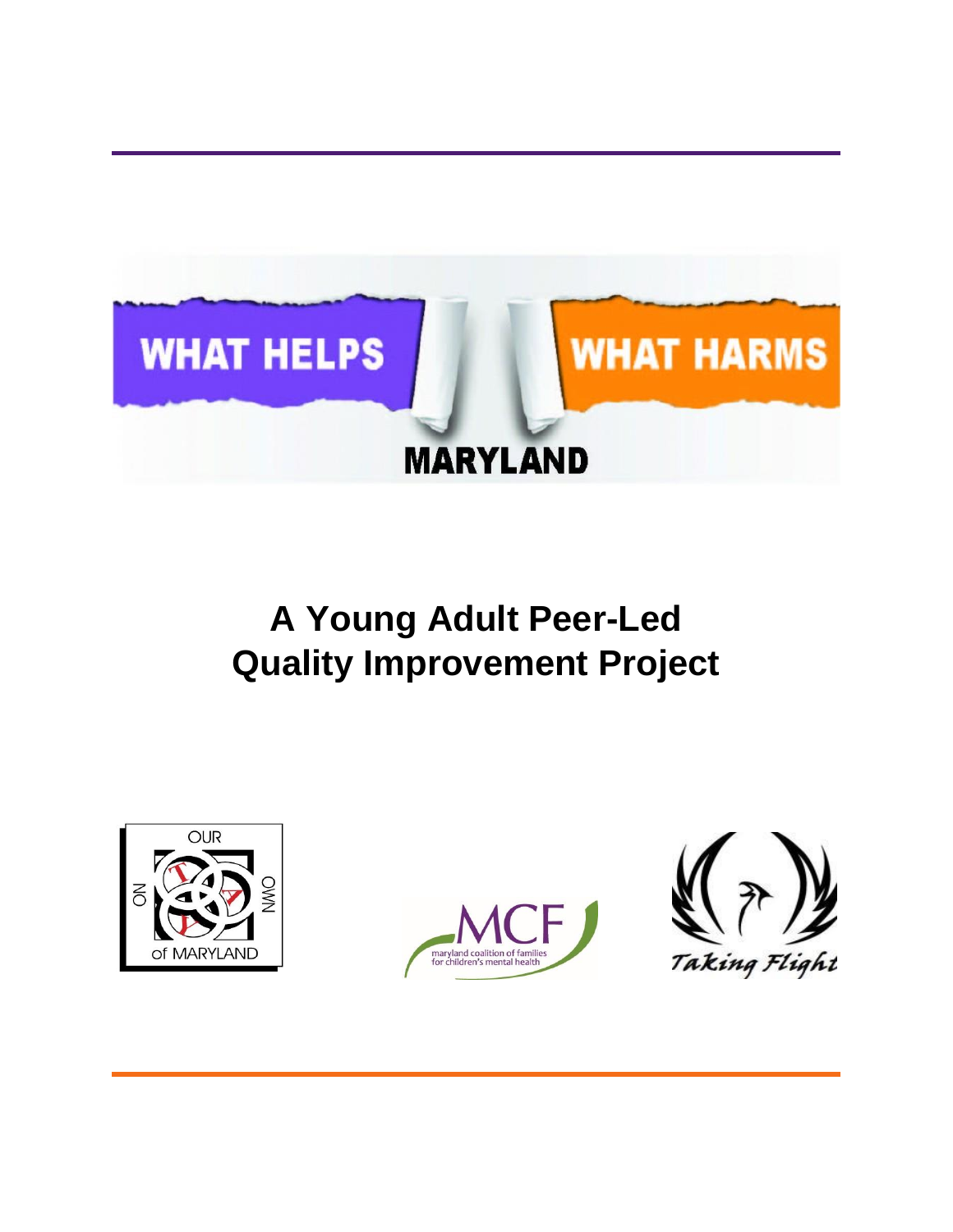# **TABLE OF CONTENTS**

| <b>Recommendations</b> |  |
|------------------------|--|
|                        |  |
|                        |  |
|                        |  |
|                        |  |
|                        |  |
|                        |  |
|                        |  |
|                        |  |
|                        |  |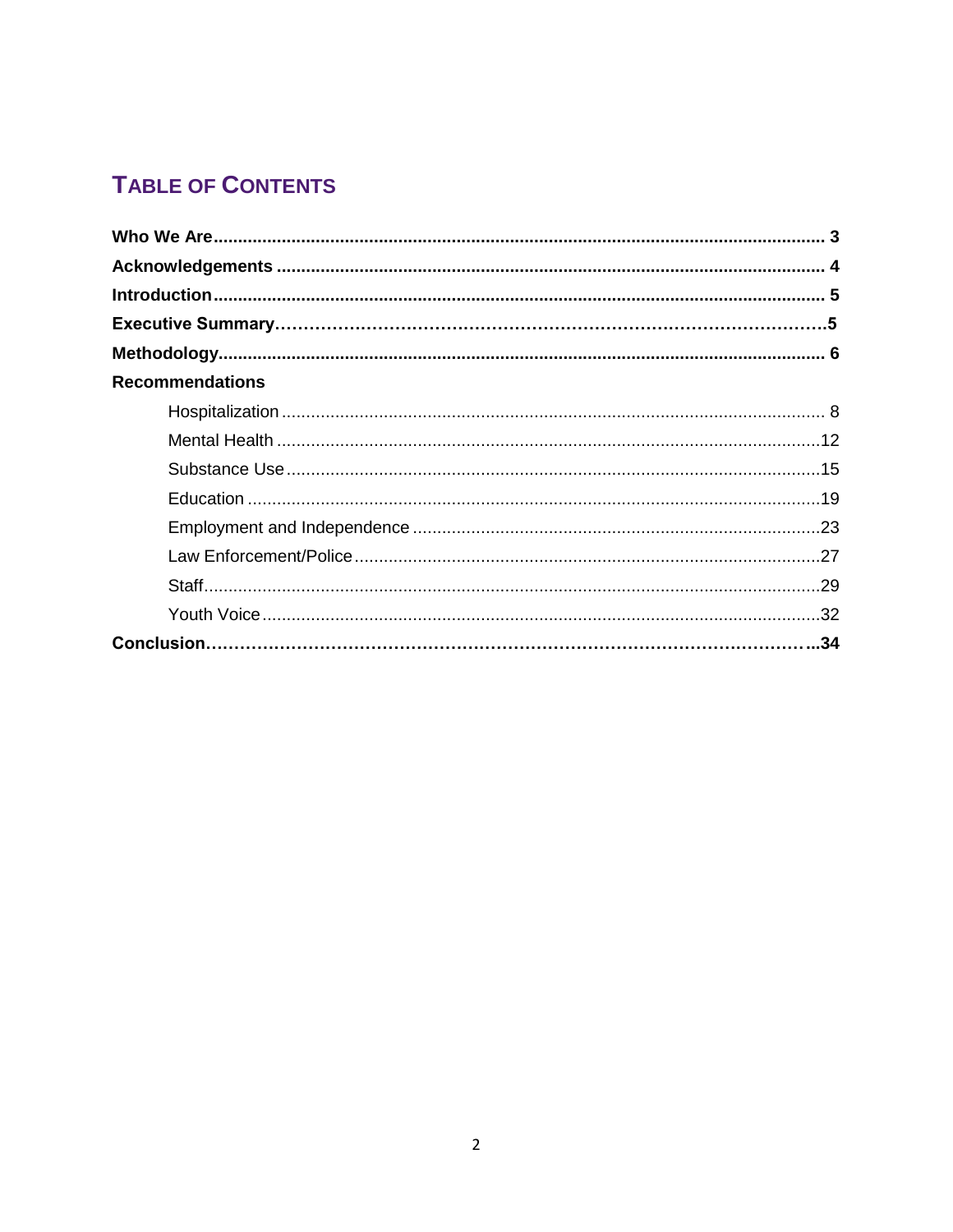**This publication was written by the staff and members of On Our Own of Maryland's Transitional Age Youth (TAY) Outreach Project and Taking Flight, Maryland Coalition of Families for Children's Mental Health's Young Adult Advisory Board.**

## <span id="page-2-0"></span>**WHO WE ARE**

### **ON OUR OWN OF MARYLAND'S TRANSITIONAL AGE YOUTH (TAY) OUTREACH PROJECT**

The TAY Outreach Project has been a statewide initiative of On Our Own of Maryland (OOOMD) since 2012. Its mission is to empower youth with mental health/substance use struggles to share their experiences and speak out about the kinds of supports and services they'd like to see within the behavioral health system. This project hopes to foster an understanding that the life experiences of young adults are full of unique insights and support for other young adults and that all young adult peers, joining together, can successfully advocate for a behavioral health system that honors their experiences, listens to their voices, and meets their specific needs effectively and sensitively.

The TAY Outreach Project introduces young adult peers with lived experience in mental health and/or substance use systems to the peer support, policy, and advocacy fields. The project coordinates and connects young people to social and informational events, support groups, leadership opportunities and trainings, and advocates for the inclusion of youth and young adults as equal partners in the process of system change at local, state, and national levels.

### **TAKING FLIGHT**

Taking Flight is the statewide youth and young adult advisory council for the Maryland Coalition of Families for Children's Mental Health. Staff and members are comprised of young adult leaders, ranging in ages from late teens to mid-twenties, with backgrounds and involvement in different systems (mental health, foster care, LGBTQ, etc.) who are using their experiences to advocate for positive system changes.

Taking Flight's mission is to cultivate a group of young adult leaders who work to empower and support young adult transition and to facilitate system collaboration in an effort to promote acceptance and educate the Maryland community in order to reduce stigma. Taking Flight does this through youth & young adult speaking panels, an annual statewide art project, storytelling training, and by collaborating with the TAY Project to host an annual Young Adult Leadership Retreat.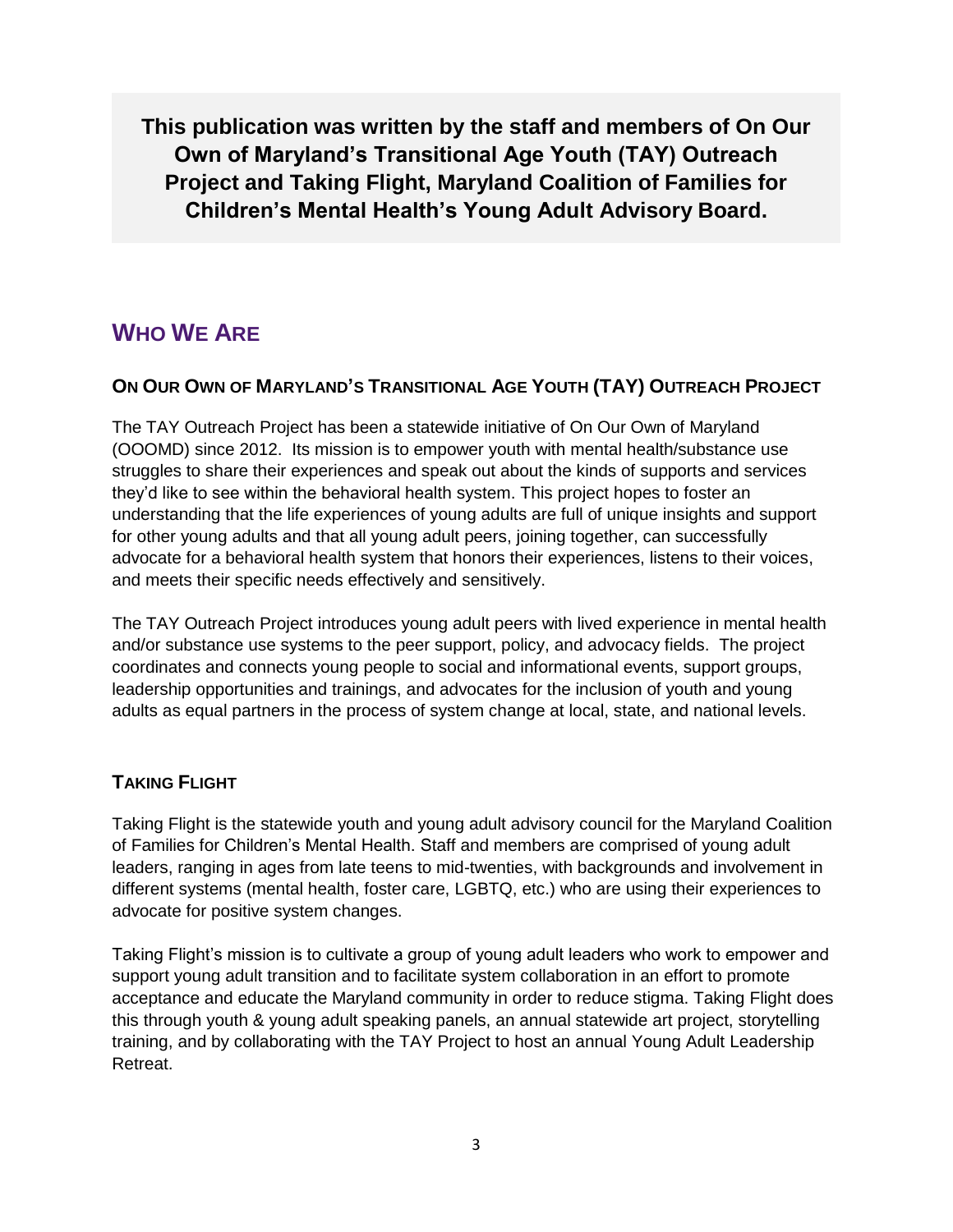## <span id="page-3-0"></span>**ACKNOWLEDGEMENTS**

### **Authors:**

Lauren Grimes, Director of Network & Peer Services, OOOMD Jordan Geddes, Youth Engagement Supervisor, Taking Flight/MCF

### **Contributors:**

Chris Sawyer, Youth Supervisor, Taking Flight/MCF Jayme Severn, Transitional Age Youth Outreach Coordinator, OOOMD Christi Halpin, Youth Outreach Specialist/Operations Assistant, Taking Flight/MCF

*A Special Thanks to:* Ann Geddes, Ph.D. Jane Plapinger, Executive Director, MCF Jennifer Brown, Director of Training, OOOMD Yvonne Perret, MA, MSW, LCSW-C Beth Hess, Director of Social Marketing & Outreach, MCF

This report represents input from 94 young adults from 16 peer-led discussion groups which were held at 15 young adult serving public service organizations in 12 counties across the state. On Our Own of Maryland's Transitional Age Youth Outreach Project and Taking Flight, Maryland Coalition of Families for Children's Mental Health's Young Adult Advisory Board are grateful to the agencies, organizations, and people who assisted with these discussion groups.

### **Participating Counties:**

Anne Arundel County Baltimore City Baltimore County Caroline County Cecil County Frederick County

### **Partnering Groups:**

Cecil County Health Department Channel Marker, Inc. Cornerstone Montgomery, Inc. Family Services Healthy Transitions @ Humanim, Inc. Healthy Transitions @ Pathways, Inc. Healthy Transitions Initiative @ Waystation, Inc. Martylog/One Voice Wellness & Recovery **Center** 

Howard County Montgomery County Prince George's County Queen Anne's County St. Mary's County Talbot County

Maryland Coalition of Families for Children's Mental Health Nick's Place Recovery House On Our Own of Cecil County On Our Own of Maryland On Our Own of St. Mary's County PDG Rehabilitation Services, Inc. The Pathways School- Annapolis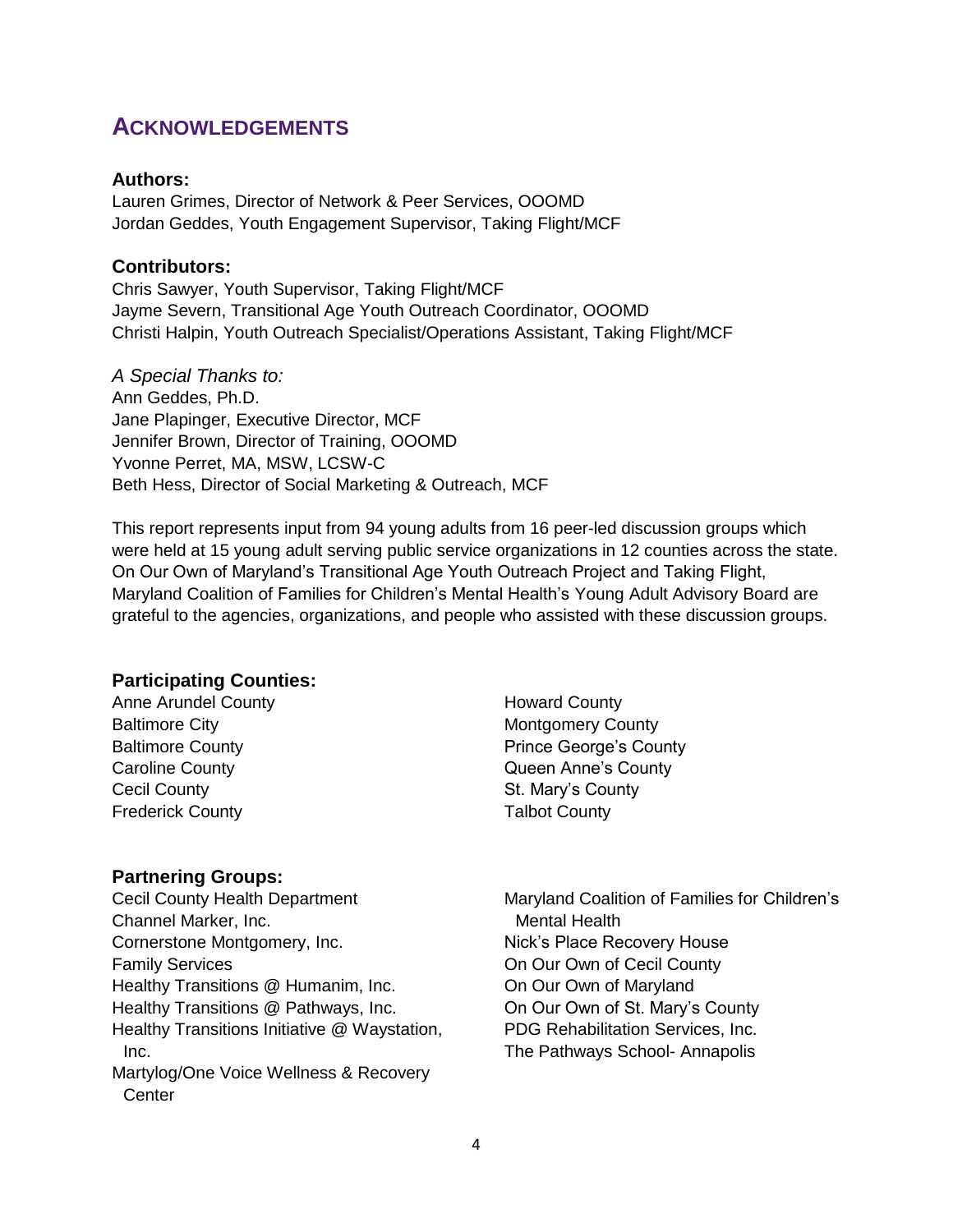## <span id="page-4-0"></span>**INTRODUCTION**

What Helps What Harms Maryland is a quality improvement project launched in August 2014 by OOOMD's Transitional Age Youth Outreach Project in partnership with Taking Flight, Maryland Coalition of Families for Children's Mental Health's Young Adult Advisory Board. This initiative is modeled from the national What Helps What Harms program endorsed by *YouthMOVE National*. What Helps What Harms Maryland was designed to infuse the youth and young adult voice into strategic policy actions and planning processes for systemic change in the state of Maryland through convening discussion groups and forums to learn about and make recommendations to address young adult peer needs. The project will use the information obtained during these discussion groups to leverage the young adult voice to inform service planning for the behavioral health service system and related public services in Maryland. The discussion forums were held with young adults ages 18-29 who have and/or are receiving services in any Maryland service system. The forums took place between August 2014 and August 2015.

The recommendations in this report resulted from the rich discussions held within these forums and groups.

## <span id="page-4-1"></span>**EXECUTIVE SUMMARY**

Young adults in Maryland who have been or are currently involved with a variety of systems (mental health, substance use, criminal justice, etc.) have unique service needs that have historically not been addressed appropriately or implemented effectively into the systems that serve them. To learn about these needs as young adults perceive them, and to develop recommendations designed to meet those needs, the staff of On Our Own of Maryland's TAY Project and Taking Flight collaborated with young adults served in behavioral health and related service settings across Maryland to listen to and discuss their service needs, past harms and helps, and to coalesce these conversations into practical and necessary recommendations. Nearly 100 young adults participated in the structured forums designed to discuss their experiences in these systems and their requests for additional and/or modified services. Most of these requests involved the desire for services which provide diverse opportunities to be involved in their own care, foster supportive and trusting relationships with both their peers and service providers, and foster credibility for their voices and opinions of young people.

The purpose of this report is to offer recommendations across the systems and services with which youth and young adults have the most contact: education, employment and independence, psychiatric hospitals, law enforcement and police, mental health services, substance use services, and staffing within all these systems and organizations. Additionally, the critical component of engaging youth to inform the implementation of these recommendations is highlighted, as well as the importance of young adults having an enduring role in their own recovery and in systems change.

Several common threads inform these recommendations: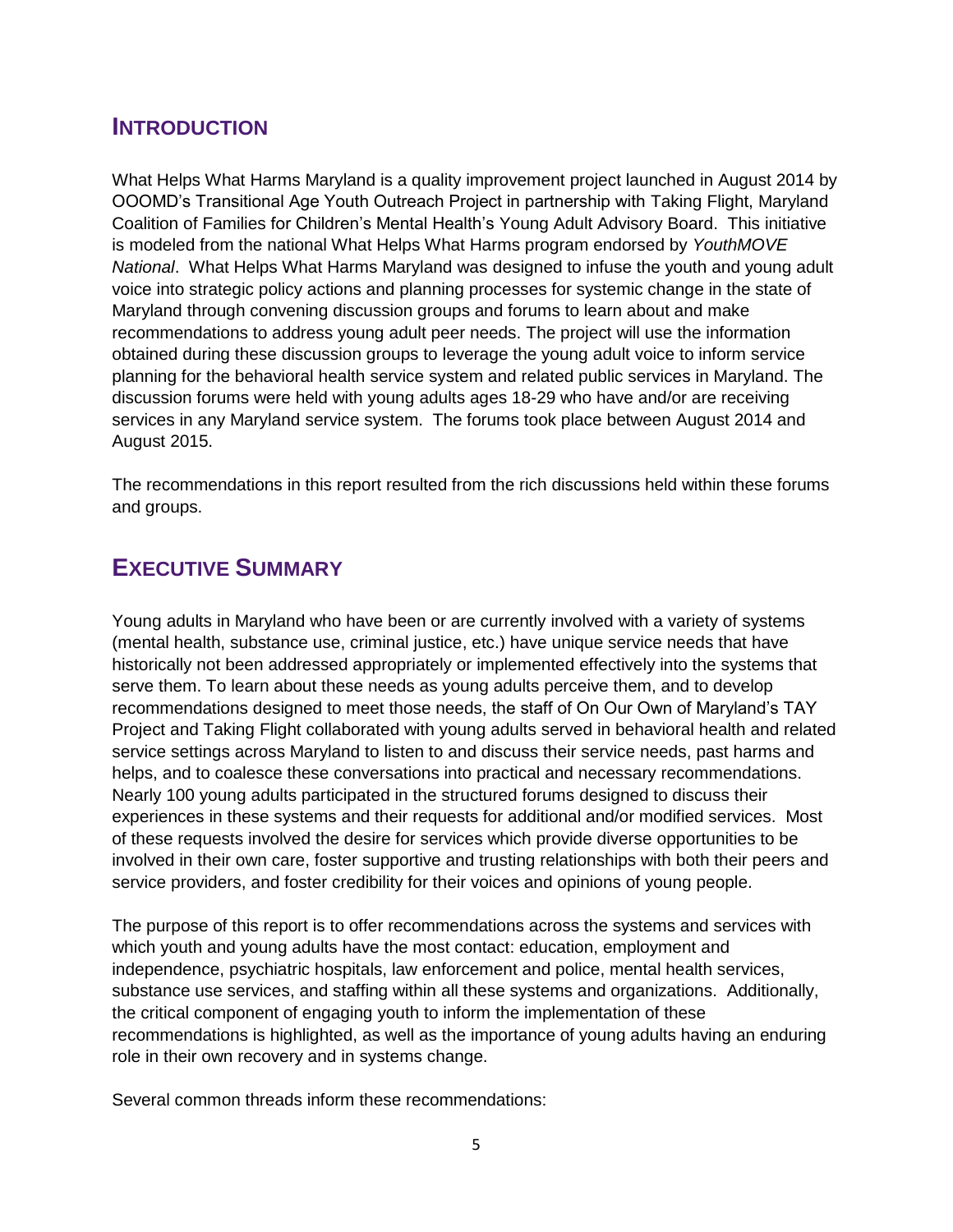(1) Successful systems must engage with, listen to, and address service needs before situations deteriorate and young adults' lives worsen

(2) Young adults know what will help them improve their lives. They simply need to be heard and treated with respect, dignity, patience, and attention

(3) Young adults want their lives to improve, however they often lack the information or resources to know what to do and the support of someone with whom to process information about resources and opportunities

(4) Punishment and harshness cause harm and do nothing to promote recovery or empowerment

(5) Service systems need staff who understand behaviors that are a means of expressing need, hurt and pain rather than viewing all behaviors as requiring management and control.

The perspectives of young adults are the most important element in development of the new service models being designed and implemented across the country for youth transitioning to adulthood. The engagement of young adults as equal partners is also increasingly being recognized as an integral component of systems change. Young adults nationwide are being supported to take roles which influence, inform, and improve the organizations and administrations that serve them. Those roles include program development, policy and planning, peer support and direct service delivery, outreach and stigma reduction, clinician and family member education, and quality improvement/evaluation. Consumer involvement and the corresponding reciprocity in relationships with their service systems, which have historically offered one-directional recipient roles to young adults, also promote and enhance personal wellbeing and empowerment.

For Maryland to improve services for its young adult population there need to be significant systems and organizational changes informed and driven by young adults themselves. The recommendations in this report are offered as a roadmap in order to begin making those changes. Youth and young adults should be engaged as equal partners to ensure that all steps taken focus on recovery, wellness, empowerment, and a successful transition to adult life, and so that the opportunities to be engaged in this process are accessible and attractive to them. Ultimately, that is the challenge and opportunity contained in this report's recommendations and in Maryland's ongoing endeavors to create successful outcomes for youth and young adults.

## **METHODOLOGY**

The What Helps What Harms Maryland Project utilized a simple discussion prompt during these groups to facilitate a free-flowing conversation that participants directed. The prompt asked:

"*Of all the systems and services you have been involved with (education, mental health, physical disability services, juvenile justice, peer-run services, supported employment/education services, etc.),*

*1) What about its set-up, services, and service delivery has helped you move forward (into adulthood, recovery etc.)?*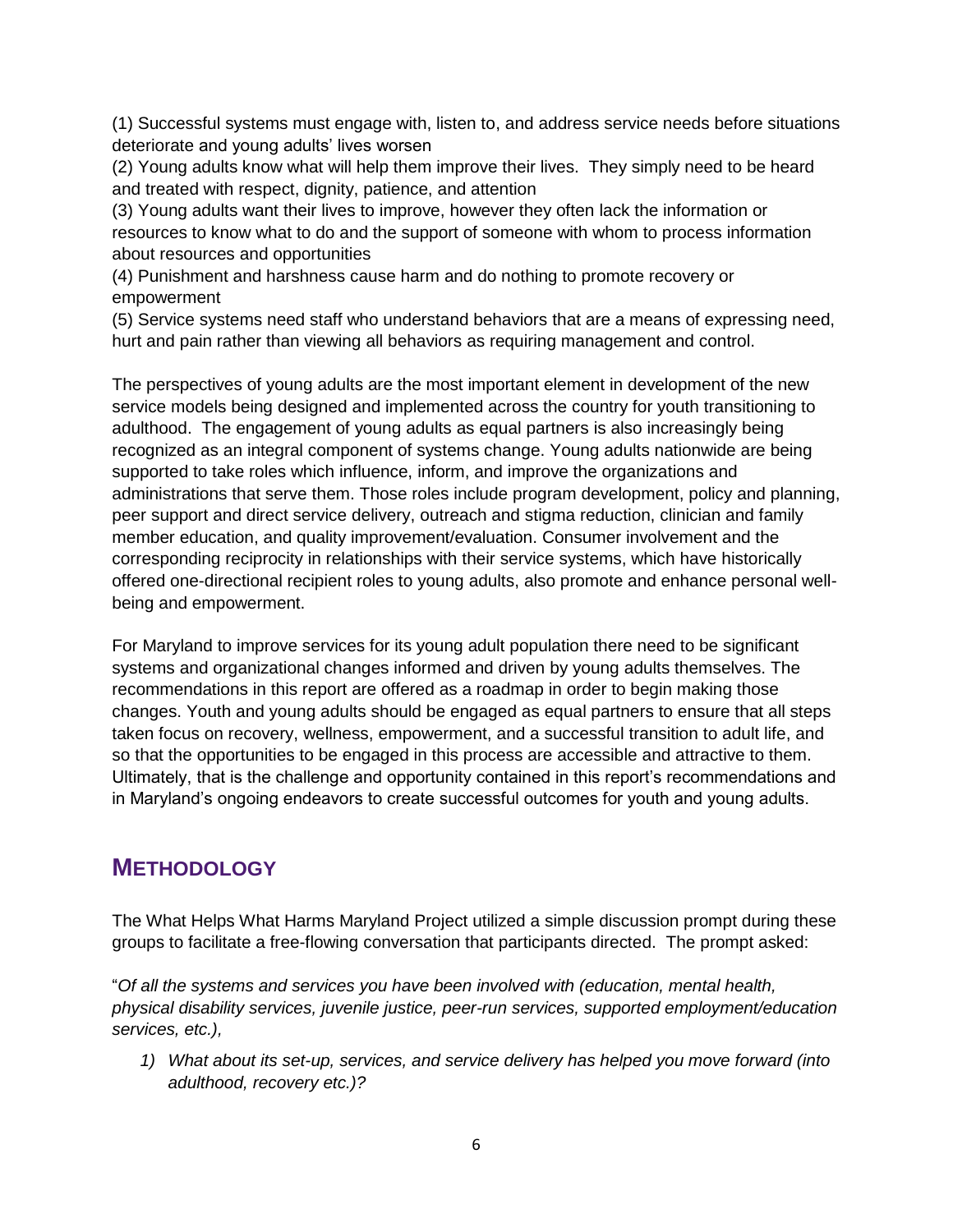- *2) What has harmed you or created barriers for you moving forward?*
- *3) What changes would you make that would have benefitted you in reaching your goals for your recovery and your adult life?"*

All of the discussion groups held under the What Helps What Harms Maryland Project were led by young adult peers in the same age bracket as the participants (ages 18 and 29.) Group leaders were staff of On Our Own of Maryland's Transitional Age Youth Outreach Project and Taking Flight, Maryland Coalition of Families for Children's Mental Health's Young Adult Advisory Board, who self-identify as having experiences within the mental health and/or substance use systems. This design was chosen with the hope that the common lived experiences of the group leaders and group participants would promote trust within the group and provide a safe space for truly open and authentic dialogue.

Recommendations in this report are grouped into categories that evolved out of the group discussions and that were discussed as major areas of concern for the groups' participants. An attempt has been made to call particular attention to critical areas for young adults' transition to adulthood that are part of or related to the behavioral health system. Yet, many of these recommendations are also relevant for other systems and services that work with and assist youth and young adults.

Participation in the discussion groups was entirely voluntary and no stipends or compensation of any kind was given to the participants.

## **FUNDING**

The What Helps What Harms Maryland Project was made possible by funding from On Our Own of Maryland and the Maryland Coalition of Families for Children's Mental Health. These organizations are funded in part by the Behavioral Health Administration of Maryland and by the Substance Abuse and Mental Health Services Administration.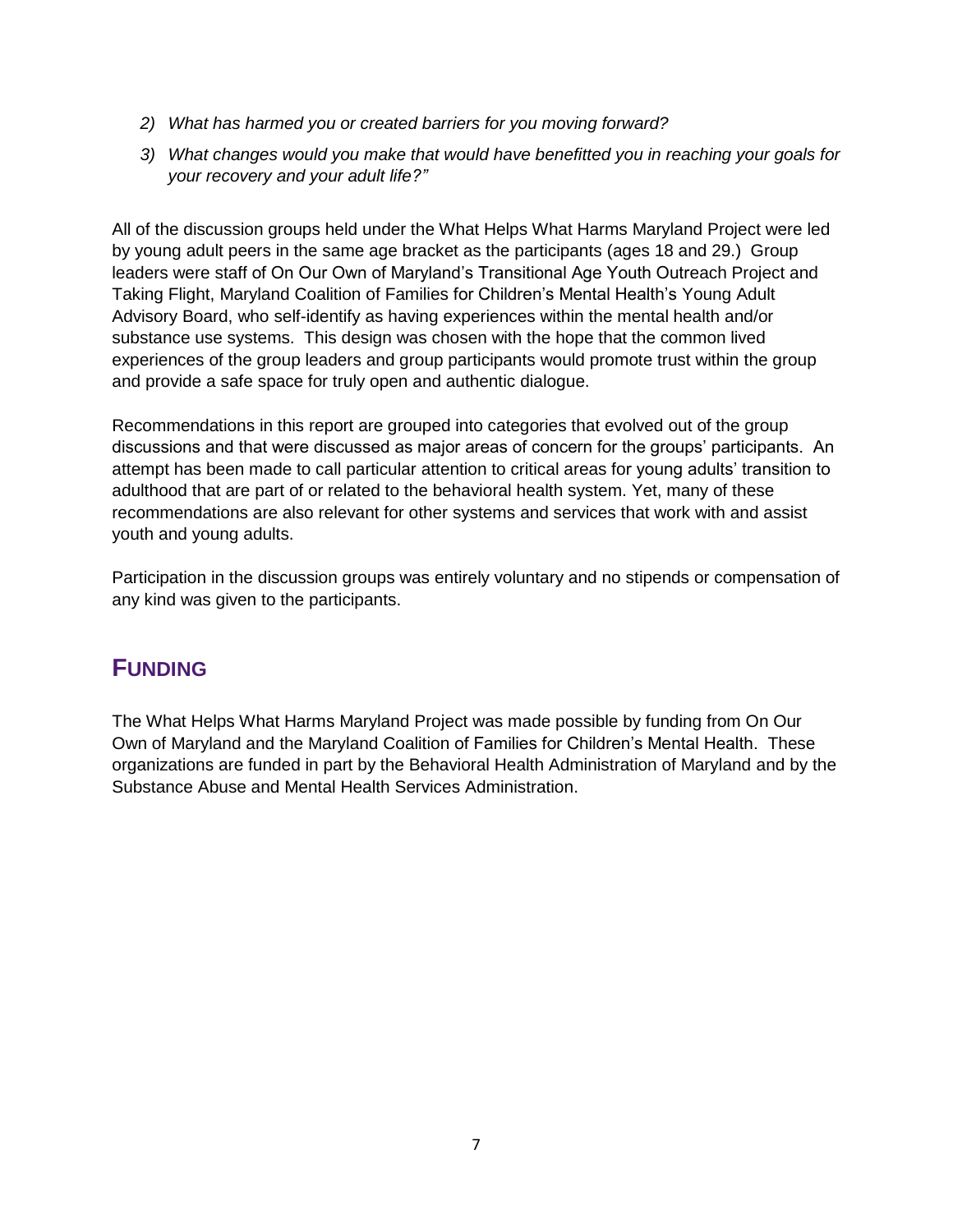## <span id="page-7-0"></span>**HOSPITALIZATION**

### **RECOMMENDATION: HOSPITALIZATION**

**# 1 Eliminate the use of seclusion and restraint.**

### **What Helped:**

*There were no comments from any of our focus groups that indicated any good came out of seclusion and restraint measures used on youth.*

### **What Harmed:**

- Seclusion and/or restraint being the first response
- Situations being ignored or mishandled until they escalated and seclusion and/or restraint were used
- Neglect and/or ridicule after being put in seclusion and/or restraints
- Lack of support in dealing with traumatization or re-traumatization caused from the use of seclusion and/or restraints

### **Quotes:**

*"I was going to the quiet room one time, willingly going down there, on my way, and they put their hands on me. When I'm that angry I don't want to see you, and I don't want you to touch me, so I was dealing with it the best way I knew how and going down to be by myself in the quiet room. I told them not to touch me, a direct warning, and they went to grab me anyway, and I went off. Then they got the men, so now I have, like, a football player-sized guy who slams me to the ground and lays on top of me. I have a rape history and I told you not to touch me. I warned you fair and square. You're just asking for my reaction, and then you have a huge guy hold me down. Especially if you're a man, you should never touch me more than you need to, if at all. If I'm willing to go willingly, then let me. I even understand if you want to follow me to make sure I'm ok and that I get to the quiet room, but there was no need to get rough with me."*

*"They grab you like you are a coffin or a body bag and throw you in the bed. It's humiliating to be there and have to call for everything. I shouldn't have to scream for 10 minutes just because I have to pee."*

*"Restraints are supposed to be used as a last resort, but I've been restrained just for yelling so many times."*

*"I was too scared to move most of the time. Like if I made any sudden movements, they'd stick me with a needle. So I just sat as still as possible. If was to go back to that hospital again, like tomorrow, I would kill myself."*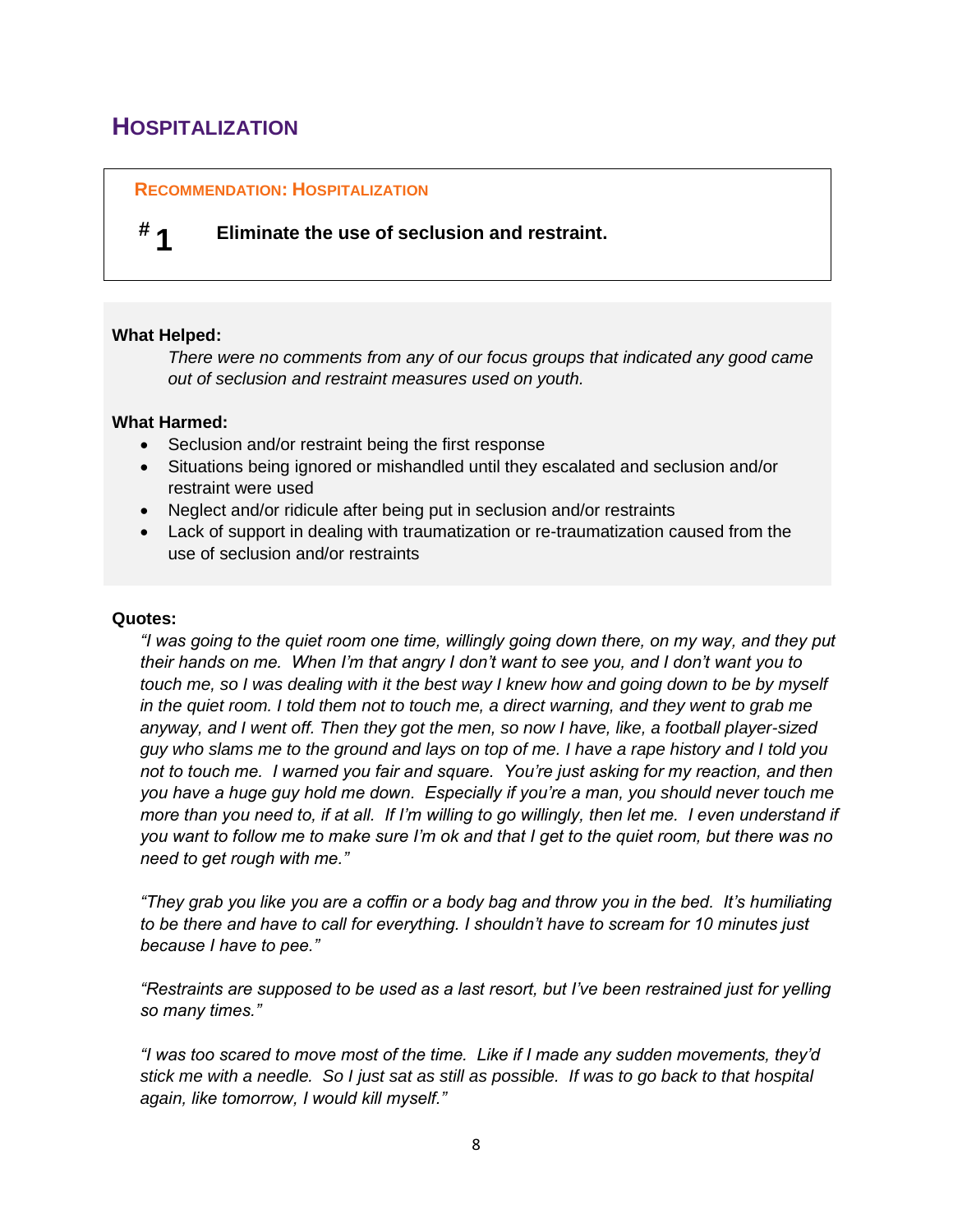### **RECOMMENDATION: HOSPITALIZATION**



**Transform seclusion and/or quiet rooms and the policies surrounding them into voluntary sanctuary/comfort rooms. Have youth involved in the creation of these rooms.** 

### **What Helped:**

- Having a colorful, pleasant room designated as a voluntary space to use for calming down
- Having activities, music, and other comforting things available in the room

### **What Harmed:**

- Being secluded in a room with blank walls and no stimuli
- Having the same room used for involuntary seclusion and restraint be the voluntary space in which to calm down

### **Quotes:**

*"The quiet room should be colorful, not just a blank wall. The one at [hospital] is too small, but it's remodeled and there are toys and a mural. [One of the centers] has little things to keep your hands moving and relax you. A couch and music, and I would be fine. A TV with a remote and I'd be fine."*

*"I hate the quiet room because the walls are white. There's nothing in there and all I do is think about things that make me anxious and it makes me want to kill myself. It's so dumb, they stick you in there to calm down (or so they say), but I come out worse than when I went*  in every time. I wish they would just listen. I may not always be able to tell you what will *help, but I can certainly tell you what doesn't, and being locked up in a small white room by myself doesn't help."*

### **RECOMMENDATION: HOSPITALIZATION**

**# 3**

**Implement training, policies, and protocols that address and remediate neglect, threats, and ridicule by staff working in hospitals** *and* **institute a responsive mechanism by which young adults can lodge concerns and complaints.**

### **What Helped:**

*There were no comments from any of our focus groups that indicated that any good came out of the use of neglect, threats, and/or ridicule.*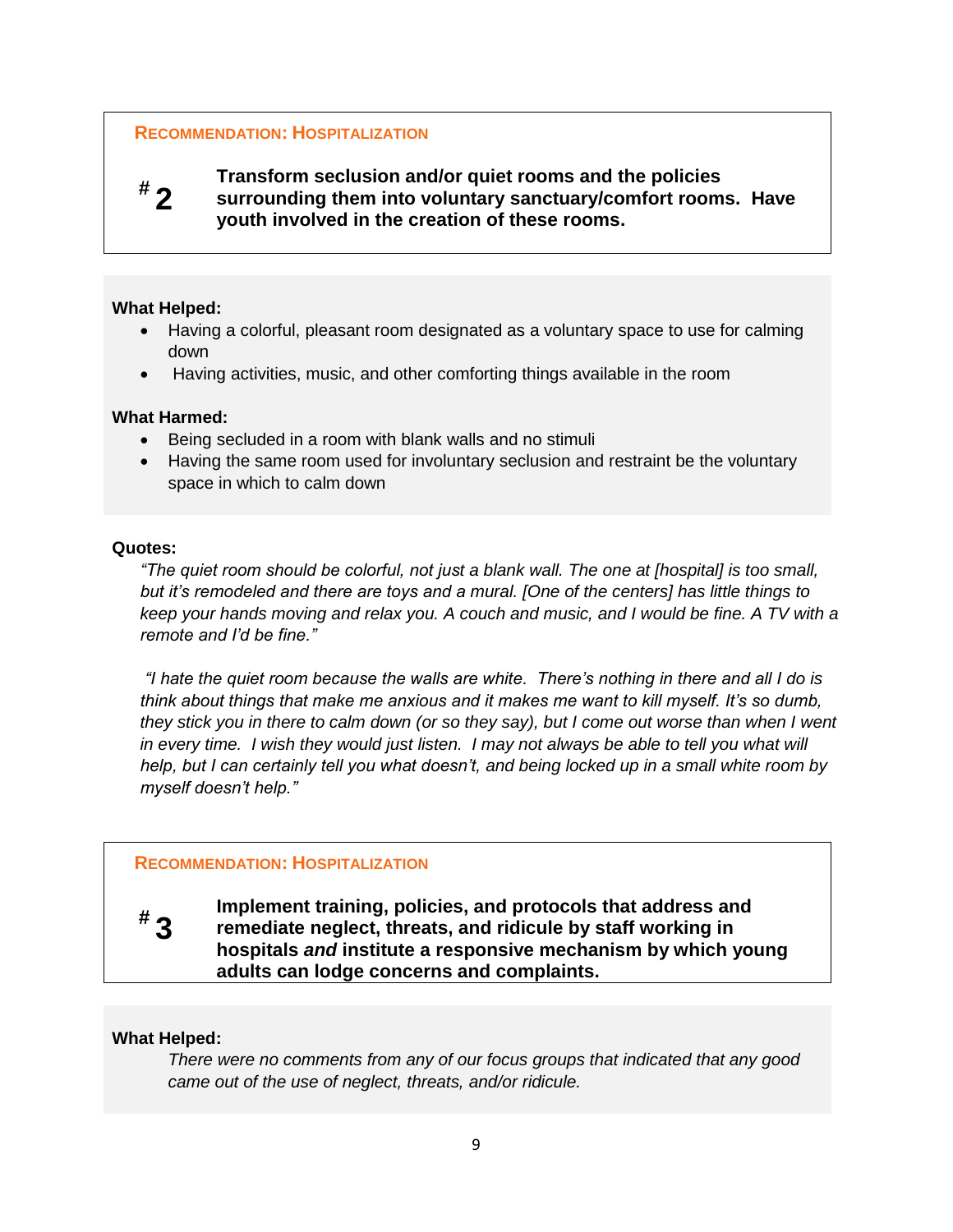### **What Harmed:**

- Being ignored while expressing a need or emotion by staff who are intentionally not making themselves available
- Being put in seclusion and/or restraint and then left alone for long periods of time
- Being threatened with seclusion and/or restraint
- Being threatened with removal of therapeutic activities
- Staff breaking confidentiality
- Being intentionally humiliated or ridiculed by staff
- Being provoked and/or antagonized by staff when in crisis

### **Quotes:**

*"Actual patients tended to help each other in that program more than the staff would. I had my first panic attack when I was put in there the first time. I was on the floor, hyperventilating and crying. The nurses just stared at me. The other patients were the ones who came over to me and told me to breathe and put their hand on my back."*

*"The nurses don't pay attention. They don't care. When they are required to come check on you, they don't even look in. They just knock and yell in to see if you are alive."*

*"Stop calling us names. This may be funny to you, but this is our lives. The last time I was on the eating disorder unit, they would call me Starvin Marvin, like, 'Send out Starvin Marvin.'* 

### **RECOMMENDATION: HOSPITALIZATION**

# **# 4**

**Make hospitals more recovery-oriented.**

### **What Helped:**

- Being linked to recovery and peer support resources when leaving the hospital
- Having recovery and life-planning be part of conversation during hospitalization
- Focusing on how to be mentally and physically healthy

### **What Harmed:**

- Having important parts of recovery be treated as privileges such as seeing family, showering, time outside, and permission to wear your own clothes
- Having coping supports taken away, especially things that make youth feel comfortable and functional, like smoking, art, music, make-up etc.
- Being punished for not making progress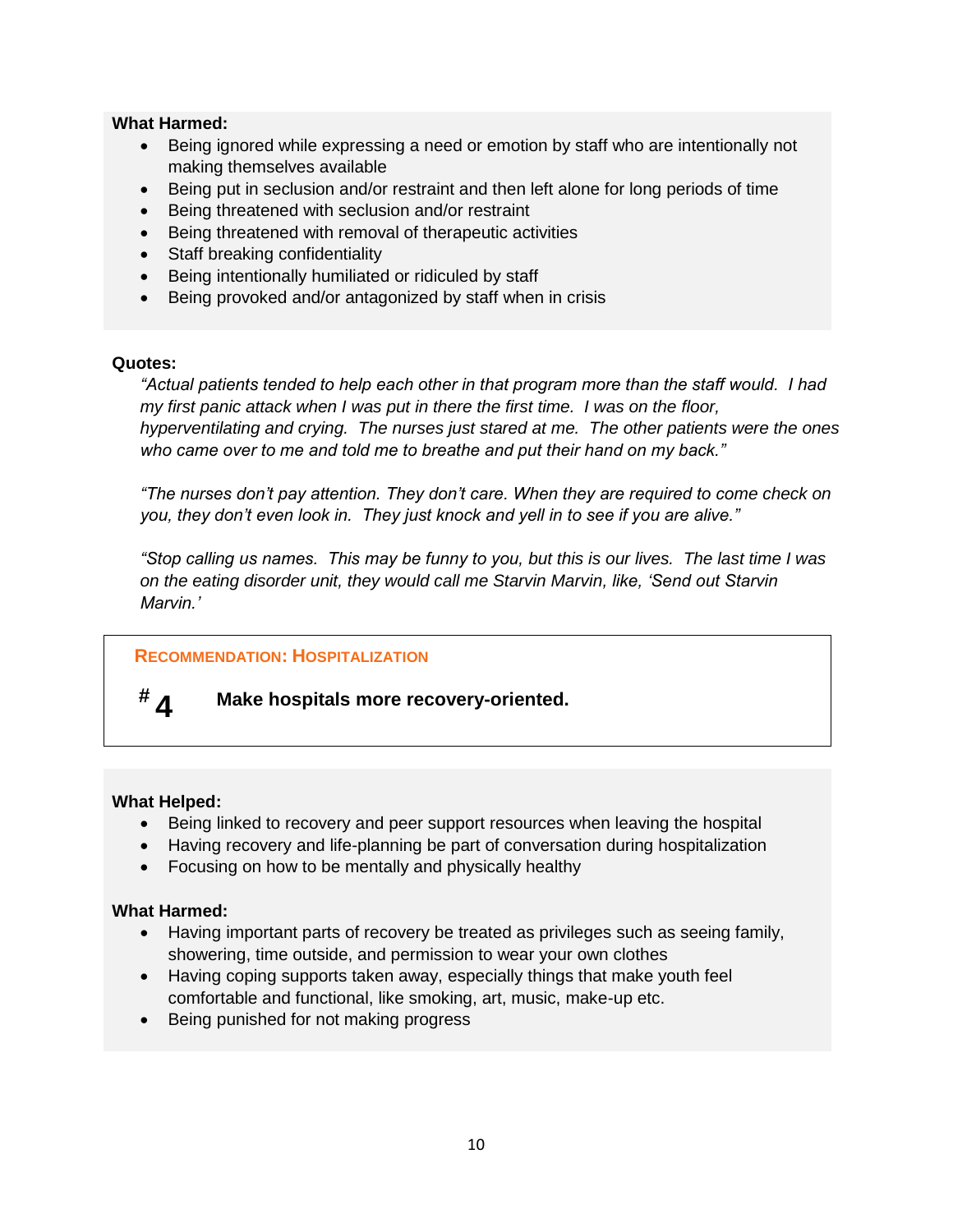### **Quotes:**

*"The staff felt like if they were dictating our every move, they were doing their job. We existed on a set of unhealthy rules. If you didn't make weight, you couldn't shower or see your family. These were seen as privileges, not ways to maintain yourself and get better. It's like I was being punished without doing anything wrong."*

*"You can't build any kind of relationship with the counselors. They told me once, "This is a holding pen. This isn't a place where you get treated. Go to therapy when you get out of [the hospital] if you want to get treatment."*

*"He was begging [the nurse] to go out for a cigarette because he was feeling really upset and she refused to let him. She gave him no other options, so he just kept begging. Then she got angry with him and started raising her voice, and so he started getting angry and raising his voice and kind of rolling around on the ground, and then she called the cops on him. The point though, is that the nurse not only wasn't validating a tool that this guy was trying to use as a coping mechanism to deal with his emotions, she also gave him no other options to help, and then got angry and escalated a situation that didn't have to be a situation at all."*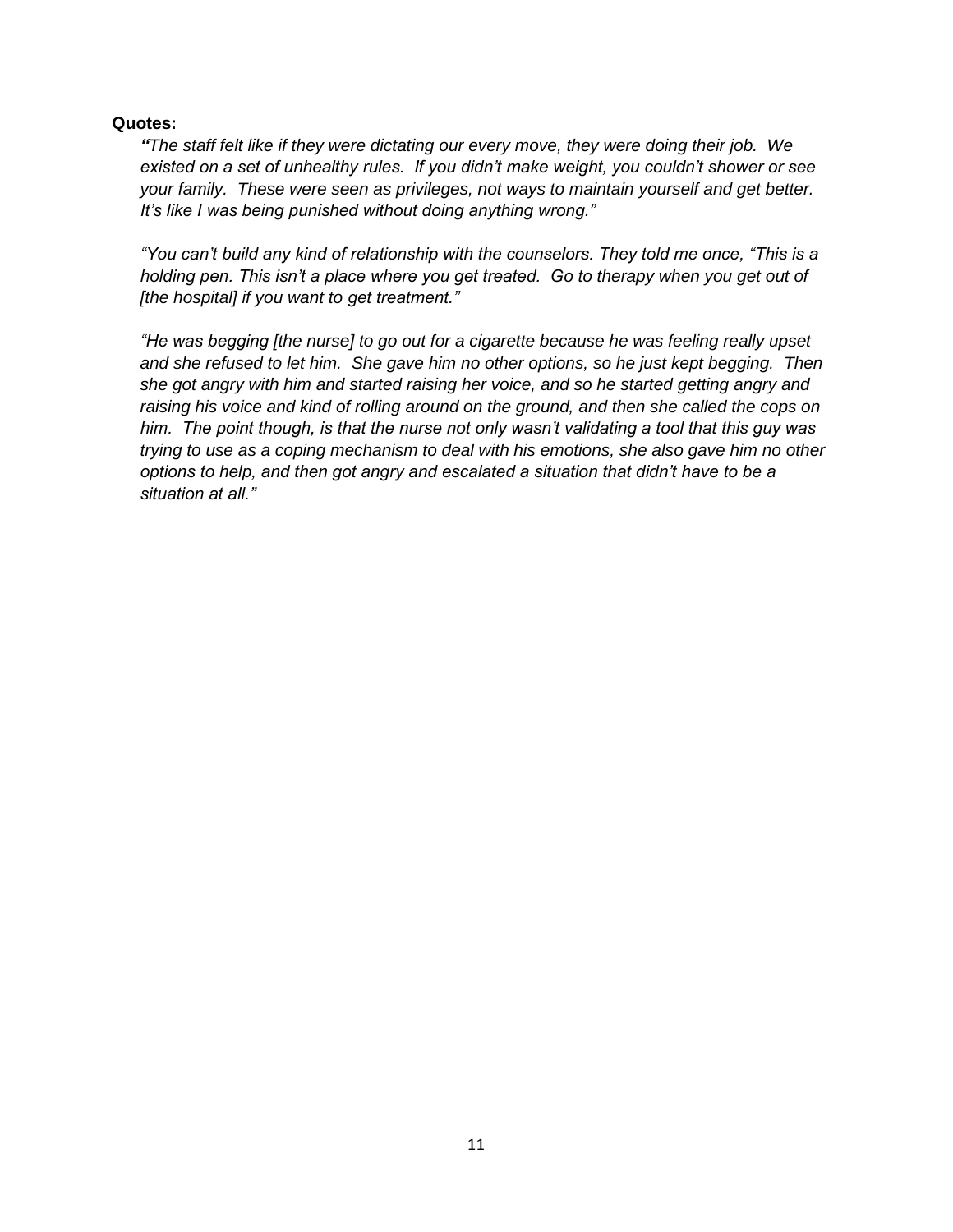# <span id="page-11-0"></span>**MENTAL HEALTH**

### **RECOMMENDATION: MENTAL HEALTH**

#### **# 1 Actively involve youth in the decision-making process about medication -** *every time, every change, every new symptom.*

### **What Helped:**

- Being educated about the right to make decisions about what goes into their own body
- Being an active participant in deciding *if and what* medications to take
- Receiving full transparency from doctors about medication changes, interactions, and side effects

### **What Harmed:**

- Being forced to be on medications
- Having medications prescribed/used as first treatment option
- Having complaints about side effects ignored by staff
- Being overmedicated
- Being prescribed medication without other supports
- Having medications added to deal with the side effects of other medications
- Lack of mental health treatment options for those recovering from addiction who don't want to take medications

### **Quotes:**

*"The hardest thing for me was having doctors just shoving pills down your throat just to see what works. They just want to get you on the next prescription and move on. Assessments aren't used to get to know you, what happened to you or why you do the things you do."*

*"I took Paxil when I was younger. I told them I didn't want to be on it any longer, and they told me that I'd have to be on that the rest of my life. So I tapered myself off of it. It's bad when your doctors don't hear you."*

*"If you find the right medication, it could be helpful. I have found the right medication now and that has helped me a lot too."*

*"They know what's wrong, but they do the same thing each time. Just put you on medication that makes you so lethargic. Instead of dealing with the symptoms and problems, they just make sure you live through it."*

*"My parents took me to see a psychiatrist and they diagnosed me with depression and ADHD, and then they gave me Ritalin and a bunch of other meds. I sat down with this lady for two minutes and she just gave me all these pills without even talking to me."*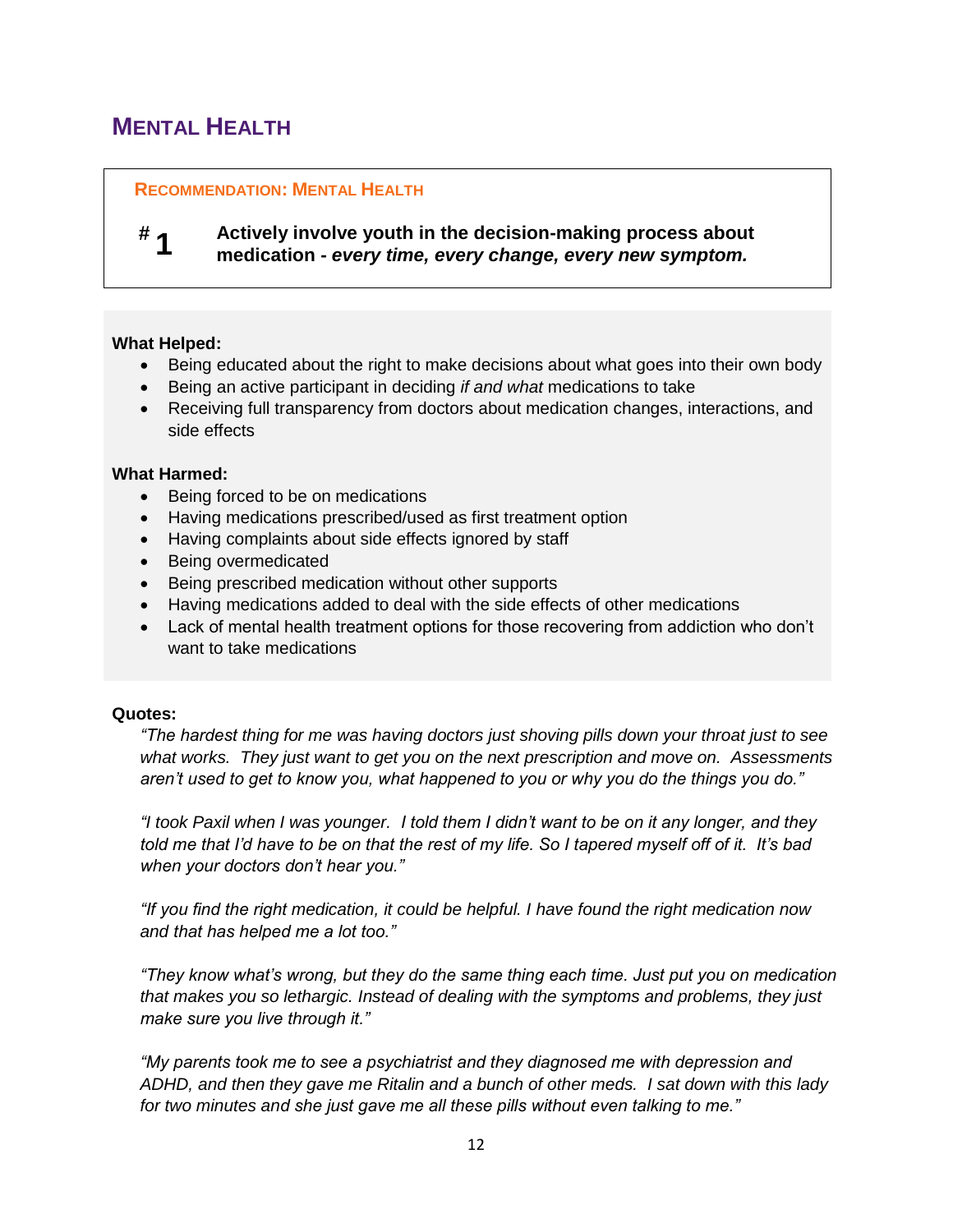### **RECOMMENDATION: MENTAL HEALTH**

# **# 2**

**Increase access to alternative therapies and community involvement initiatives for youth.**

### **What Helped:**

 Having access to alternative therapies (i.e. art, music, and yoga) in schools and hospitals

### **What Harmed:**

Lack of hands-on activities that promote wellness, recovery, and community-building

### **Quotes:**

**# 3**

*"I think music has really saved my life. I think there needs to be a bigger push in hospitals to have music therapy. There was an art therapist in every day of the week and they had a drum person come in on the weekends. They had someone put on beats to write to. The ability to be able to write and express myself in that way really saved my life, and I wish there was more like that during hospital stays."*

*"These therapies, like touch therapy, can help get people comfortable in their own skin. These are all looked at like luxuries, but it's prevention and recovery and pain management. A lot of people I know started with addiction because of Percocet after an injury. They go straight to medications; not physical therapy, not massage therapy. Acupuncture is effectively used for detoxing people. Things like that can also keep people from finding drugs in the first place."*

*"Like we did a park clean-up on Earth Day, and we've done some anti-stigma work in the community, which is great, and sometimes we'll do fun stuff or groups here, like with the TAY Project, but it's so infrequent that it's not enough to keep people engaged, especially young people. We want something to look forward to. Every week, every day even, something to get up in the morning for."*

### **RECOMMENDATION: MENTAL HEALTH**

**Implement policies which address and seek to lessen the impact of staff turnover on youth.**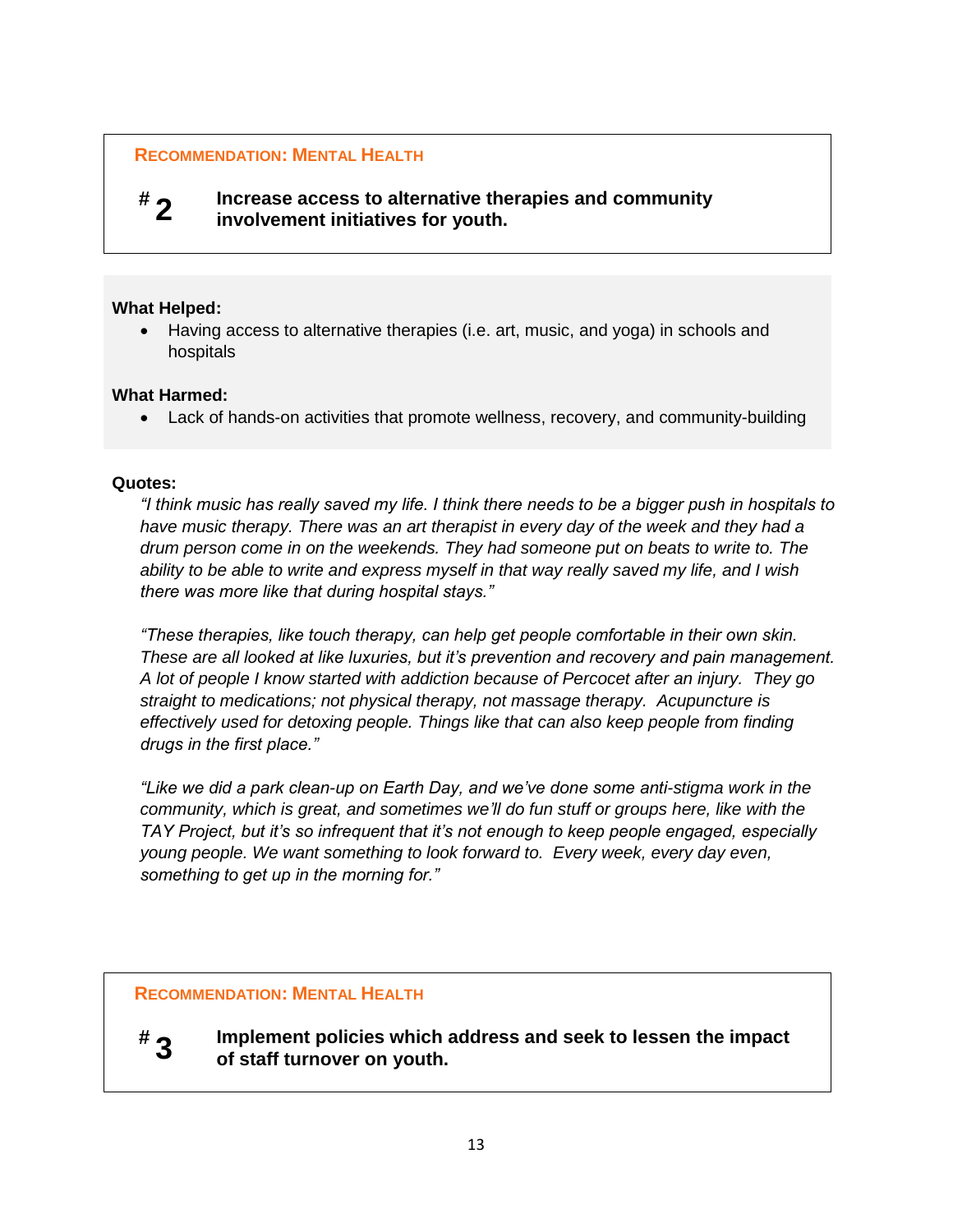### **What Helped:**

- Being involved in the hiring of new staff
- Having previous staff keep in touch with program/clients
- Having new/unfamiliar staff be introduced by experienced/familiar staff

### **What Harmed:**

- Having to retell personal stories and build relationships with new service providers
- Feeling rejected and neglected when staff leaves suddenly
- Feeling uncertainty and fear when no transition plan is made

### **Quotes:**

*"The trust thing comes in when you have to switch doctors constantly, too. I have had like 45 therapists in the past few years and having to rehash my story again and again really sucks, and the burden to build that relationship always seems like it is on the patient."*

*"We got to interview the people applying to take [the director's] job. The one lady I met and I was like "oh no, she's [stuffy] and doesn't get us at all." It was kinda cool to be involved even though we all knew we wanted [current staff member] to move up into [director's] place."*

*"They change counselors every time, so every time you're talking to someone new. You're telling your same story again, and usually they don't even remember what you have said. You can't build any kind of relationship with the counselors."*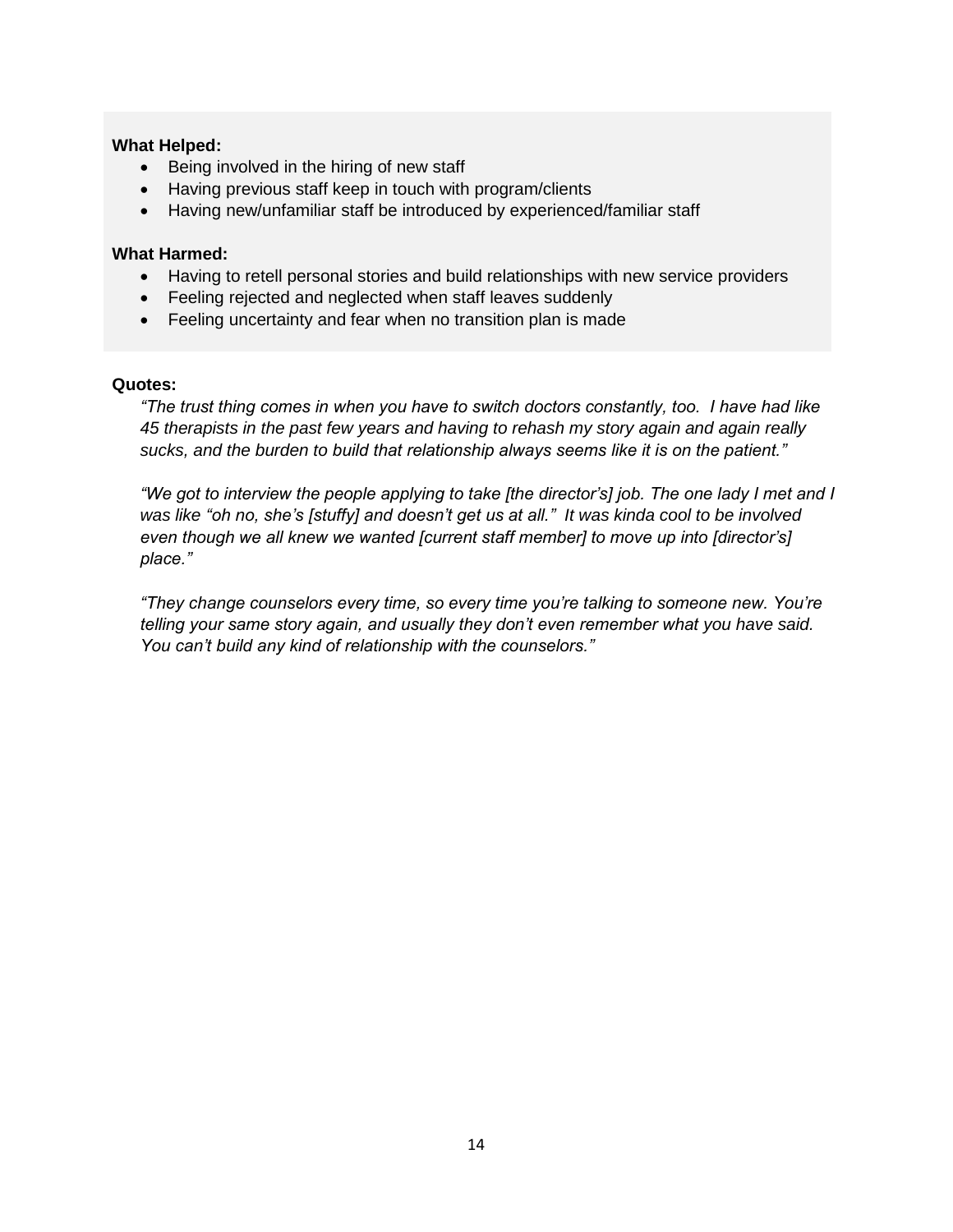# <span id="page-14-0"></span>**SUBSTANCE USE**

### **RECOMMENDATION: SUBSTANCE USE**

### **# 1 Implement realistic drug education in middle and high schools.**

### **What Helped:**

- Early exposure to substance use education
- Hearing real and personal stories about substance use, *especially from young people*
- Being provided education about and connections to peer support and fellowship programs

### **What Harmed:**

- Abstinence-only approach and the absence of information on where to go or what to do once a youth has already begun using substances
- The absence of realistic information on the dangers, consequences, and realities of substance use
- Lack of education and resources for youth living with family members with substance use issues

### **Quotes:**

*"I think one of the biggest things missing in the education system is real, non-sugar-coated facts about alcohol, drugs, and what they do to you…to your body and to your life, your family, your person. I think starting in middle school, when they start teaching kids about sex and health issues, they need to start talking straight about drugs and alcohol."*

*"They do the whole DARE 'Just Say No' thing, but what if that doesn't work, and I don't say "no," and I use? What then? I have no more information."* 

*"They drill into your head the illegality of the drugs but don't explain the real reasons why that is…the way it can undo people and families. They should touch some on the ugliness, the vomit and shit, and organs shutting down, and your teeth falling out, and you acting like something you're not."*

*"They need drug and mental health counselors to come into classes and make themselves known and available to the kids, not just guidance counselors who help you fill out applications. The burden should be on them to create that opening and access so kids know about this kind of help if they need it and so they feel safe enough to seek it out."*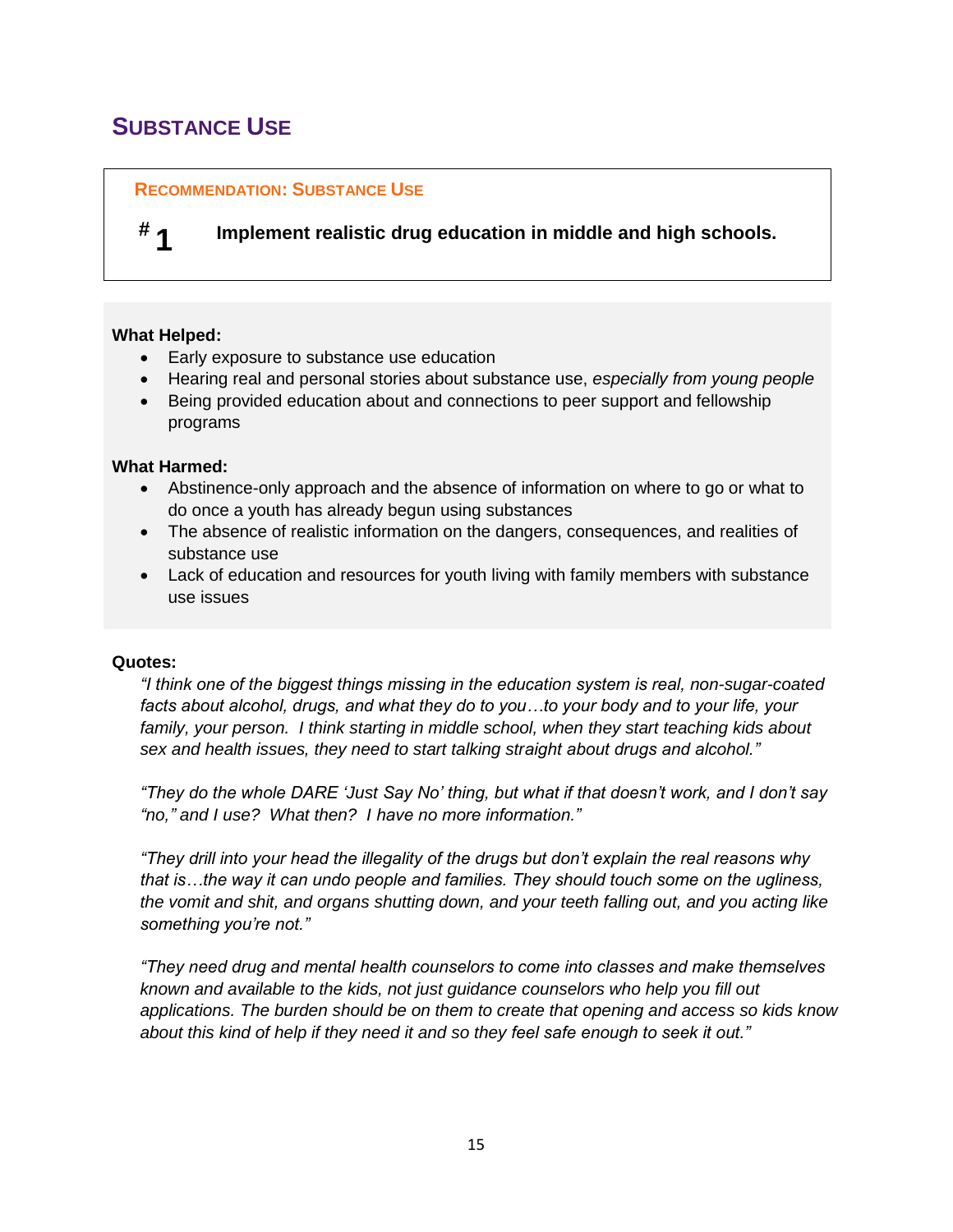### **RECOMMENDATION: SUBSTANCE USE**

# **# 2**

**Implement staff training, policies, and protocols to address and remediate the use of punishment over treatment and help.**

### **What Helped:**

- Compassion and understanding for the idea of recovery as a process and not a linear one
- Being treated as someone in need of support rather than as a bad person
- Language that is positive and recovery-oriented

### **What Harmed:**

- Viewing addiction as a moral failure
- Being kicked out of treatment for relapse essentially getting punished for being sick
- The pass/fail nature of substance use treatment
- Punitive treatment language (e.g., "fail" "dirty urine")
- The shame that keeps people from getting help because of the risk of punishment and fear of stigma
- Lack of treatment resources available as alternatives to forensic involvement

### **Quotes:**

*"If someone gets help with their drug problem, they flip everyone's room upside down searching for drugs and then make us clean it up."*

*"I grew up in Calvert County, and first the pills came in, but now it's harder and harder to get pills so they went to dope. There's one [Narcotics Anonymous] meeting once a week. In the middle part [of the county] there's nothing at all. They have cops kicking down peoples doors looking for this stuff, but there's no help for them."*

*"They know what's going on all the time but they don't come at you as a boss. They come at you with advice and support."*

### **RECOMMENDATION: SUBSTANCE USE**



**Increase linkages to recovery supports and harm reduction resources before, during and after treatment.**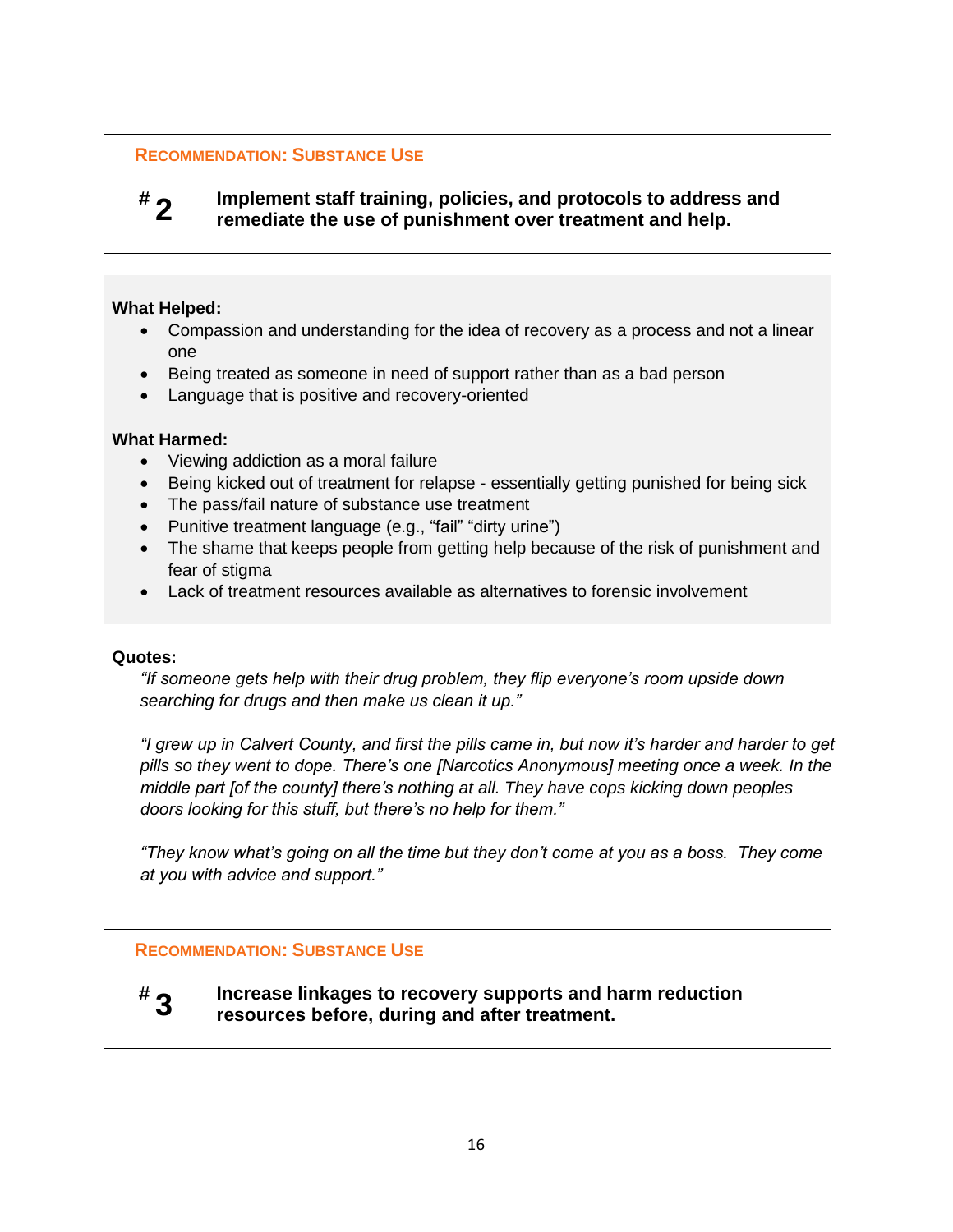### **What Helped:**

- Having links to peer support, 12-step programs, self-help groups (especially agespecific ones)
- Getting involved in sober communities and activities
- Having mentors, sponsors, and alumni to introduce youth to recovery communities and offer ongoing support
- Having links from rehab or hospital to community treatment
- Needle exchange programs
- Long term recovery houses

### **What Harmed:**

- Lack of discussion, acknowledgement and general awareness of recovery, especially in medication-assisted treatment (MAT)
- Insufficient attention given to transition plans
- Lack of recovery resource options built into transition plans
- Disruptions or absences in the continuum of services that form a step-down process towards sobriety and recovery

### **Quotes:**

**# 4**

*"People are going to come and get the free needles [at the needle exchange program], so anything you can put into the needle wagon, people are going to take it. Maybe they can put*  an NA pamphlet or other stuff about recovery in the needle bag. I don't know that hearing about it will change anything, but I know that once I did it, it helped me. Even if they throw it *out the next day, they've seen it, they know it's an option, and they can come back to that knowledge when they're ready."*

*"Most methadone clinics are privately owned, so I guess you can't force people to put information out on a rack, but there's like zero information on recovery."*

*"They don't tell you 'go to a meeting' or 'try this to help.' [The treatment providers] just want you to do methadone until you die. You have all these people coming in who don't know about meetings at all."*

*"We all have to find our own thing and I think that is a big part of getting clean. For me, it was the peers in the 12-step program that helped me find my own thing and teach me how to live as a responsible member of society and I only found that through others who gotten clean before me and showed me."*

### **RECOMMENDATION: SUBSTANCE USE**

**Increase age-specific resources, access points, outreach strategies, and treatment options.**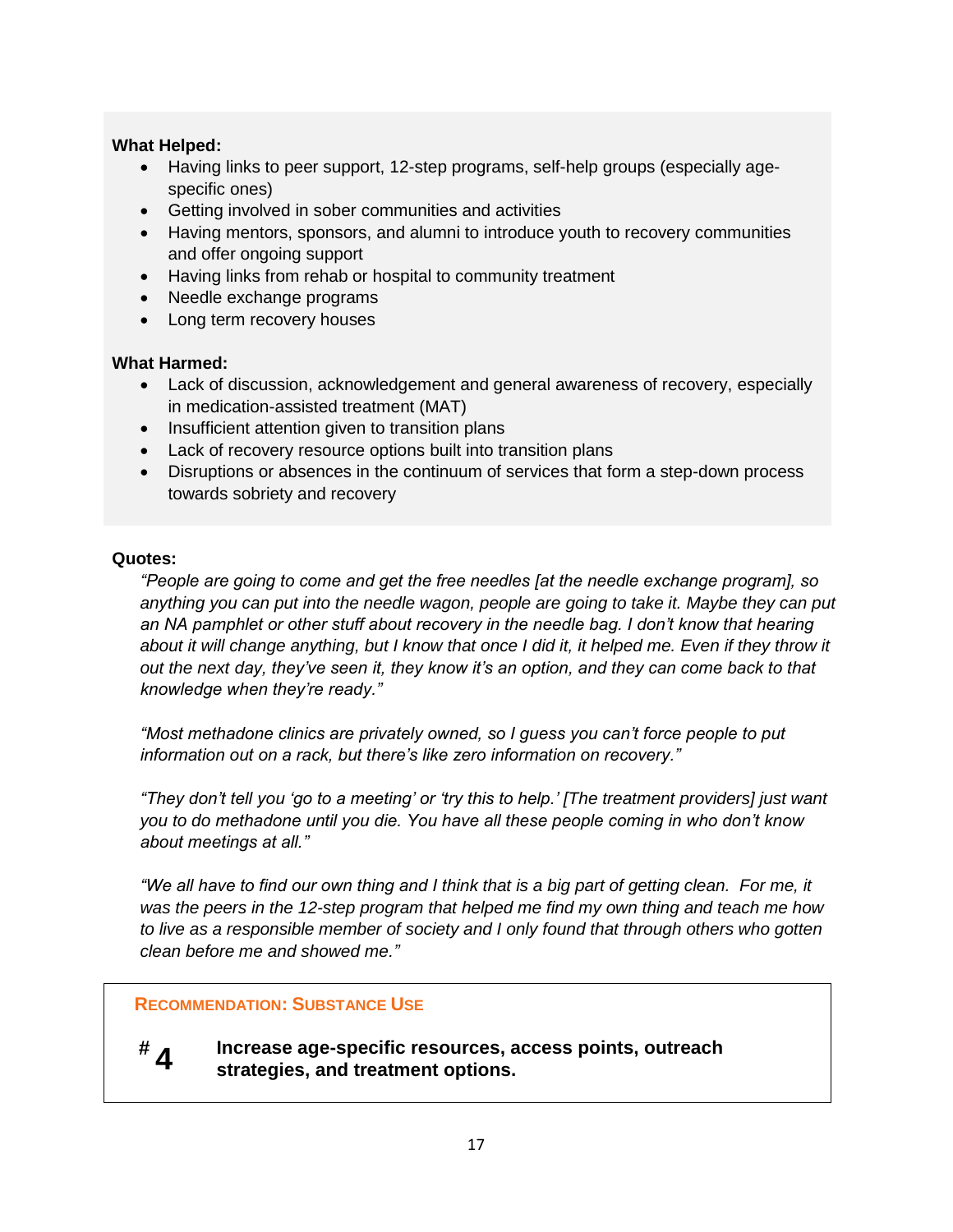### **What Helped:**

- Having a wide array of options to suit different recovery styles
- Attending 12-step meetings with younger members
- Having staff at treatment facilities be younger and easier to relate to
- Being able to make sober friends close in age and be part of sober communities
- Being involved in creating outreach strategies and identifying access points for other young people in recovery

### **What Harmed:**

- Feeling disengaged and disconnected from sober communities because of drastic age differences
- Lack of resources and access points in schools and other places young people spend time

### **Quotes:**

*"There should be more places directed at young people. Ten years ago was the first time I went into rehab and I was the youngest by at least 10 years. The older guys were in a completely different space than me and it was hard to connect. It wasn't anything like the energy and the support you get here."*

*"I think the halfway houses with strict rules wouldn't have been good for me because if someone tells me what to do, like when to be home, it makes me want to not do that. I liked the places that helped you learn stuff, like drive my car. I also liked it when we had fun events, like to meet new people. I had to learn to have fun again."*

*"I was in a house where there wasn't a lot of structure and that was helpful for me but I know that can hold some people back. I was one of the people that needed to practice having control over my life from the get-go. They were set up with kind of a democratic system for making choices for the house.* 

*"I didn't really have friends and didn't want to make them, but being here kind of forced me to. I had burned bridges. That's what I did. I didn't want to be friends with any of you, but this place broke down a lot of barriers for me. I learned how to make bonds with other guys. This was the first group of guys I ever trusted. I would say I didn't want to hang out but they would force me in a way, it got me out of my stuff. It helped me build healthy relationships with other men my age which I didn't think I'd ever have. I needed that camaraderie because I would get stuck for so long."*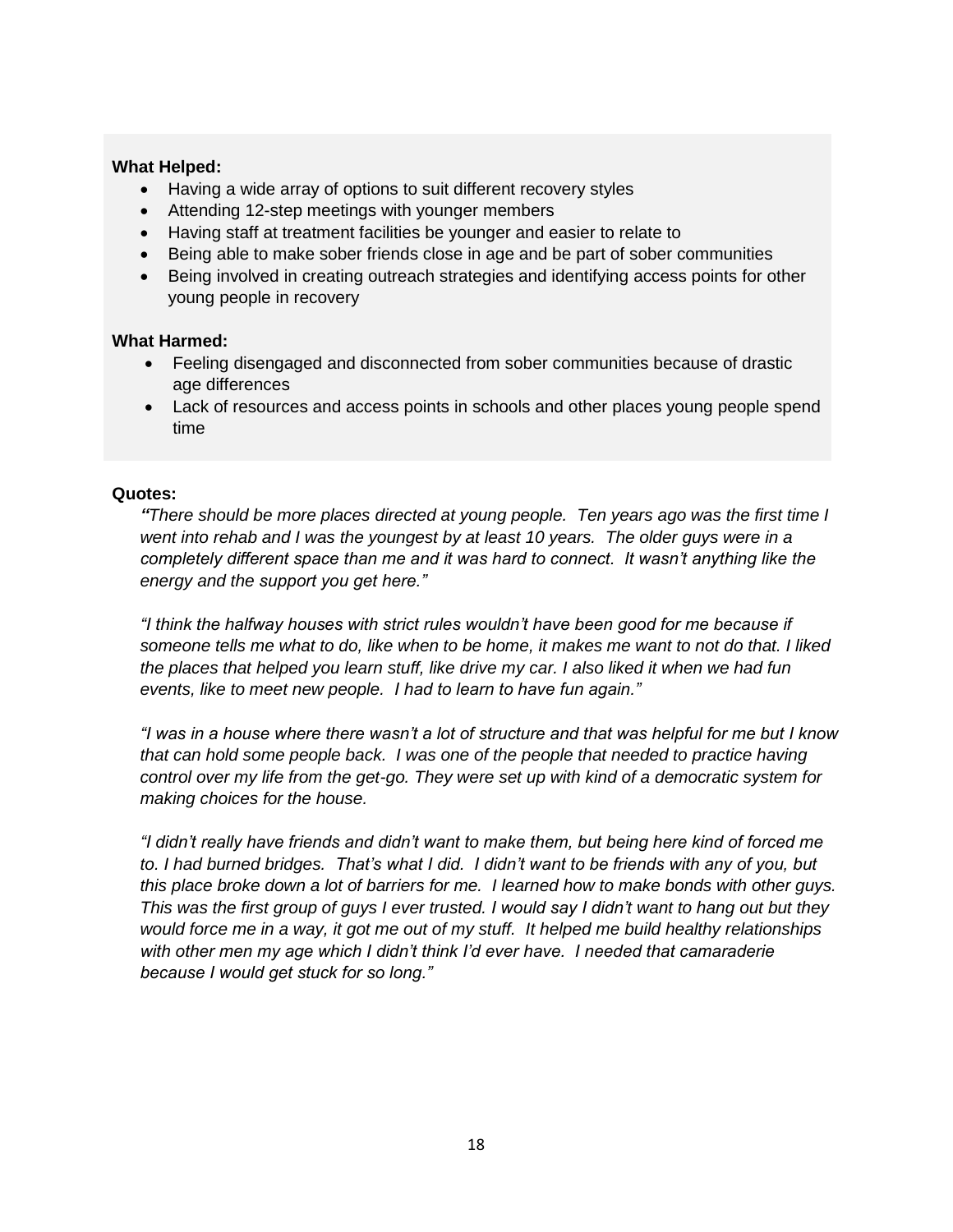# <span id="page-18-0"></span>**EDUCATION**

### **RECOMMENDATION: EDUCATION**

# **#**

**1 Provide individualized, person-centered options in all aspects of education.** 

### **What Helped:**

- Having alternative and hands- on classes that kept students physically engaged
- Being allowed, encouraged and supported to be active participants in their education planning

### **What Harmed:**

- Rigid teaching and testing protocols
- Lack of accommodations and/or rigid accommodations for learning and mental health difficulties

### **Quotes:**

*"Why can't schools use the self-directed care concept that some mental health systems use? Some kids are not good test-takers, and quizzes and tests make up too much of the final grade so that they end up failing or doing poorly. Intelligent kids are falling through the cracks."*

*"I'm intelligent, but…with my memory, school is hard. Because I don't learn 'that way' I'm falling behind. It's the teacher's preference of teaching, not the student's [preference.]."*

*"Teachers didn't give any specialized attention. I felt left out all the time. I didn't get seen unless I was acting up. "*

### **RECOMMENDATION: EDUCATION**



**Train and support students to be active participants in the Individualized Education Plan (IEP) process. Provide students the opportunity to have a young adult peer assigned as an advocate for them during the IEP process.**

### **What Helped:**

- Having an advocate in IEP meetings
- Being encouraged and supported to articulate needs and preferences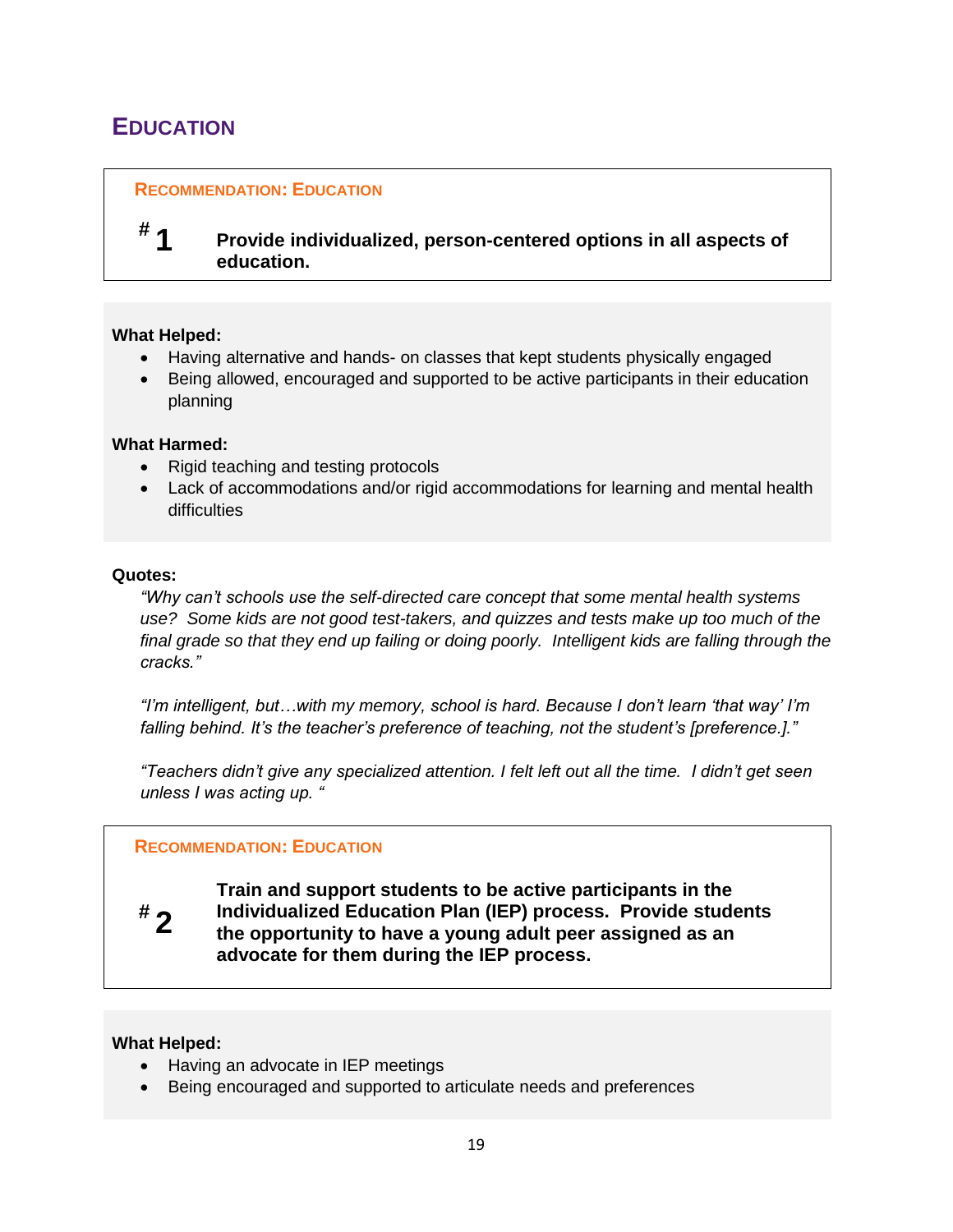### **What Harmed:**

- Being dismissed when attempting to contribute to the discussion or planning process
- Being spoken about as though not in the room
- Focusing entirely on negatives in the IEP meeting

### **Quotes:**

*"In IEP meetings, you really don't get to be involved. All of these decisions about your life other people are making for you. I can't tell you how many times I heard, 'I think this is best for you.' It didn't matter what I wanted."*

*"The day you hear 'You have an IEP meeting today', that's the day you want to kill yourself. You sit in a room with all these people who look at your files instead of at you and rehash all the things you've ever done and want to forget. Your grades, your mistakes, the things that weren't mistakes but they talk about in a bad way anyway because they don't bother to ask."*

*"This all goes back to not being heard, not bothering to speak up even when they ask you to because you feel like it's pointless. They stare at you and take notes like you are a zoo exhibit, and you're afraid to speak up because you're afraid they'll use it against you later. Or even worse, that they'll dismiss what you say as usual, you get angry, and then you have another strike against you."*

*"I had the option to share [at IEP meetings] but at the time I didn't have the confidence to speak up."*

### **RECOMMENDATION: EDUCATION**

#### **# 3 Require ongoing quality, trauma-informed mental health and crisis training for teachers.**

### **What Helped:**

- Staff reacting calmly and without fear when someone was in crisis
- Staff debriefing with witnesses after a crisis situation
- Staff responding to students with help rather than punishment

### **What Harmed:**

- Staff ignoring students whose mental health issues were not obvious or who were not actively disrupting class
- Staff using punitive measures on everyone in the vicinity of an incident
- Staff failing to respond directly and immediately to bullying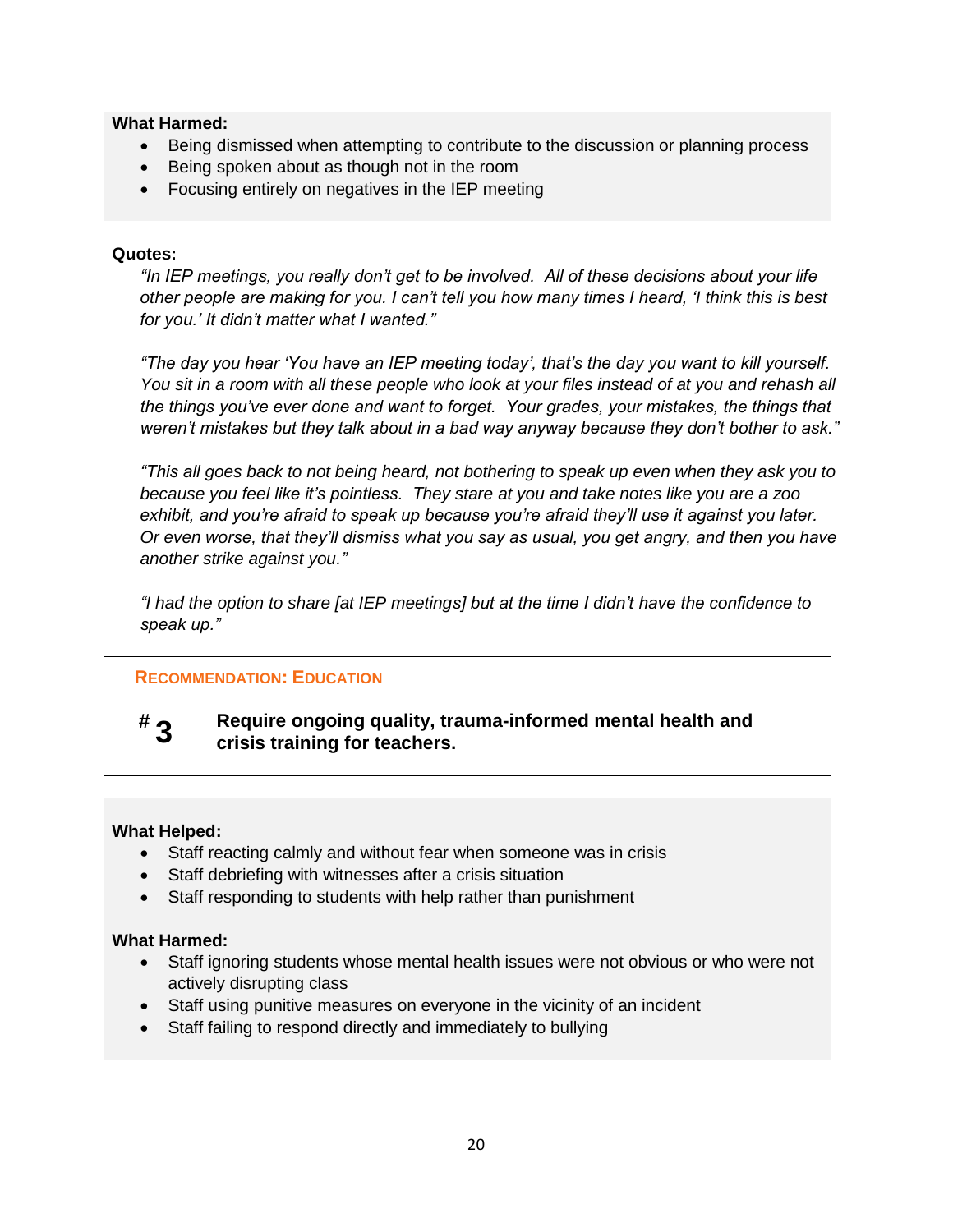### **Quotes:**

*"I was an isolator because I didn't feel like they got me. They didn't know what was wrong with me or understand what I was putting out there. At lunch I would sit alone and listen to music and then in the halls no one talked to me."*

*"When I was sent into the special education schools after they got rid of me [from public schools], it was a scary mess. The teachers need so much more help and more training. They are there to help and they just can't. If there wasn't blood or someone didn't leave in handcuffs, it wasn't a normal day."*

*"I remember when they restrained one girl in front of me, I didn't know what to do and this memory haunts me. There is no discussion after a takedown for the people who saw it to make sure that they are ok, but that's a big trauma."*

*"I know sometimes I've got to show restraint. But no one ever saw or acknowledged what was happening so I got madder and madder. You're ignored and then punished for being bullied and reacting to it since no one else did."*

### **RECOMMENDATION: EDUCATION**

**4 Increase accessibility to the smaller one-on-one alternative education and treatment programs sooner.** 

### **What Helped:**

**#**

- Having a smaller staff to student/client ratio
- Ability to develop close relationships with staff
- Receiving a higher level of support from programs and more individualized and selfdirected programming
- Having better, more caring, and invested staff
- Being paired up students with similar interest and issues to help one another

### **What Harmed:**

 Having to get worse before being seen as having severe enough need to access more intensive programs and supports

### **Quotes:**

*"When I was in the public school system going through awful IEP meetings, they wouldn't tell us about [this] school. It was considered a last resort. If I hadn't found this school I'd have dropped out entirely and I would imagine I'd be in bad shape. They need to talk about this school more because it would help so many people. In fact they just need to make more [schools like this] so it isn't a last resort. This option should be available before things*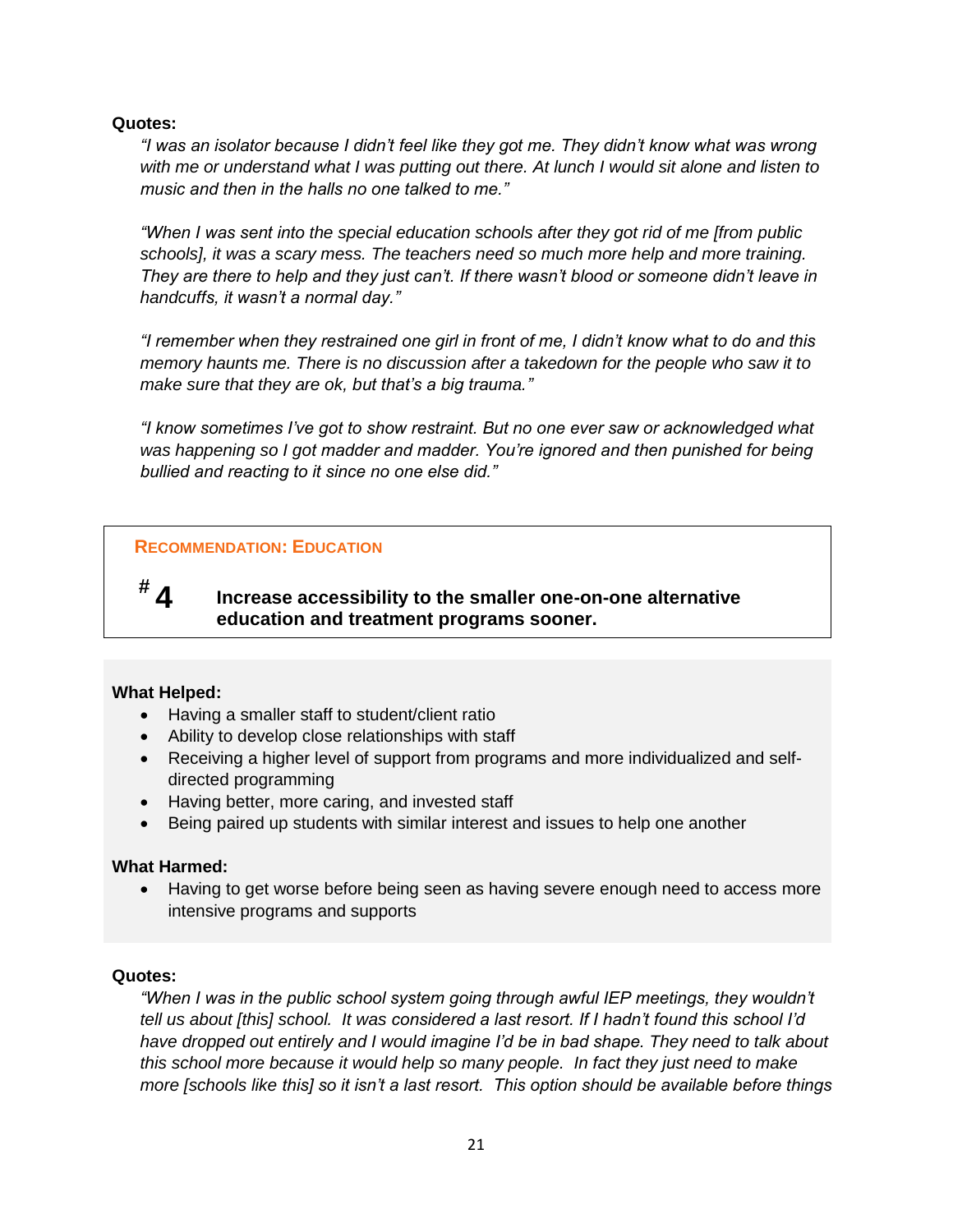*get out of control. All four of us here seem to be cases that things totally fell apart before anyone got us here. It shouldn't be like that."*

*"You had to get into major trouble before you got linked with services and by that time some damage is done and it might be too late."*

*"I think there needs to be more places like this. What this place offered me wasn't at all what I* was expecting. It was so much more than I could've gotten anywhere. They have dinner at *this table four nights a week with the owners. You have this completely different feel from them because they started the house because their son died, and neither of them will hesitate to shove a foot in your ass like they're your parents. They kind of separate themselves from the day to day stuff. They know what's going on all the time but they don't come at you as a boss. They come at you with advice and with support. All of those things working together make this place work how it does."*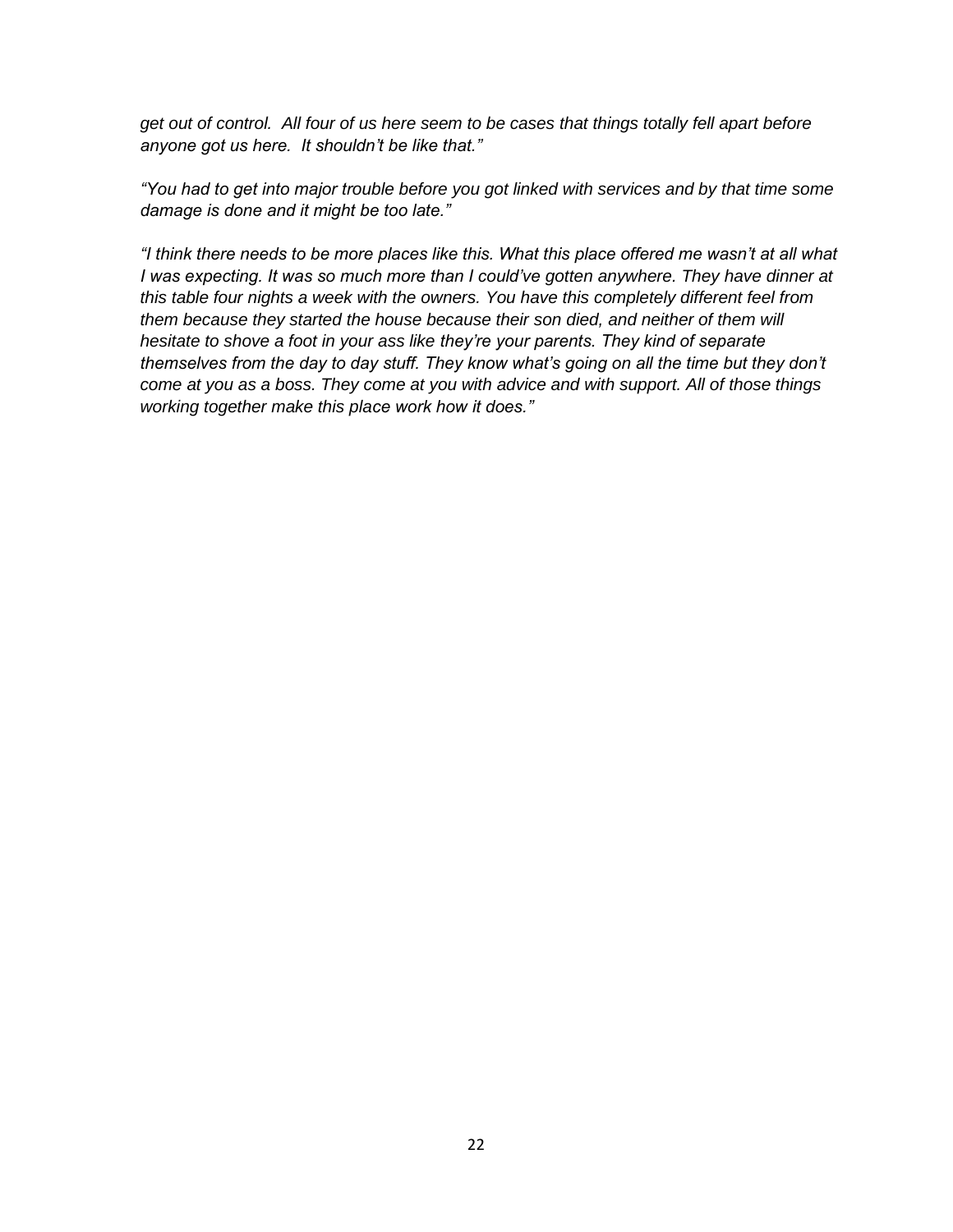## <span id="page-22-0"></span>**EMPLOYMENT AND INDEPENDENCE**

### **RECOMMENDATION: EMPLOYMENT & INDEPENDENCE**

#### **# 1 Design and offer services to young adults assuming that they do not have transportation.**

### **What Helped:**

- Having staff come into the community to meet young adults where they lived or where they were able to get to.
- Access to services at locations easily accessed by bus or mobility transportation services

### **What Harmed:**

• Being forced to travel to the services on their own

### **Quotes:**

*"The most helpful thing the DORS counselor did for me was consistently meeting with me every week. She'd go out into the community to have meetings with me."*

*"When this office moves I will no longer be able to work here because Mobility doesn't go to Howard County. I am losing my job because of this and having to start again at no fault of your own because of transportation issues is really hard."*

*"Their services are great, but the logistics are terrible. Like, for example, you can't make a therapy appointment and see your psychiatrist the same day. I find myself running around to eight appointments a week, and not being able to make one trip to do any of them. Transportation is a huge problem here. Most of us don't have cars, and making it to that many appointments is hard. And when we miss one or two because of this, we often have to start all over or they drop us. And how are we supposed to hold down a job with that amount of our time being taken up going to and from appointments and treatment. There is no helpful coordination."*

*"Not having transportation really holds you back if [independence] is what you need. Your options…for meetings, for friends, for other things that make staying clean possible because you're happy…are limited because you can't get there."*

### **RECOMMENDATION: EMPLOYMENT & INDEPENDENCE**

- **#**
- **2 Increase access to young adult-specific supported employment programs.**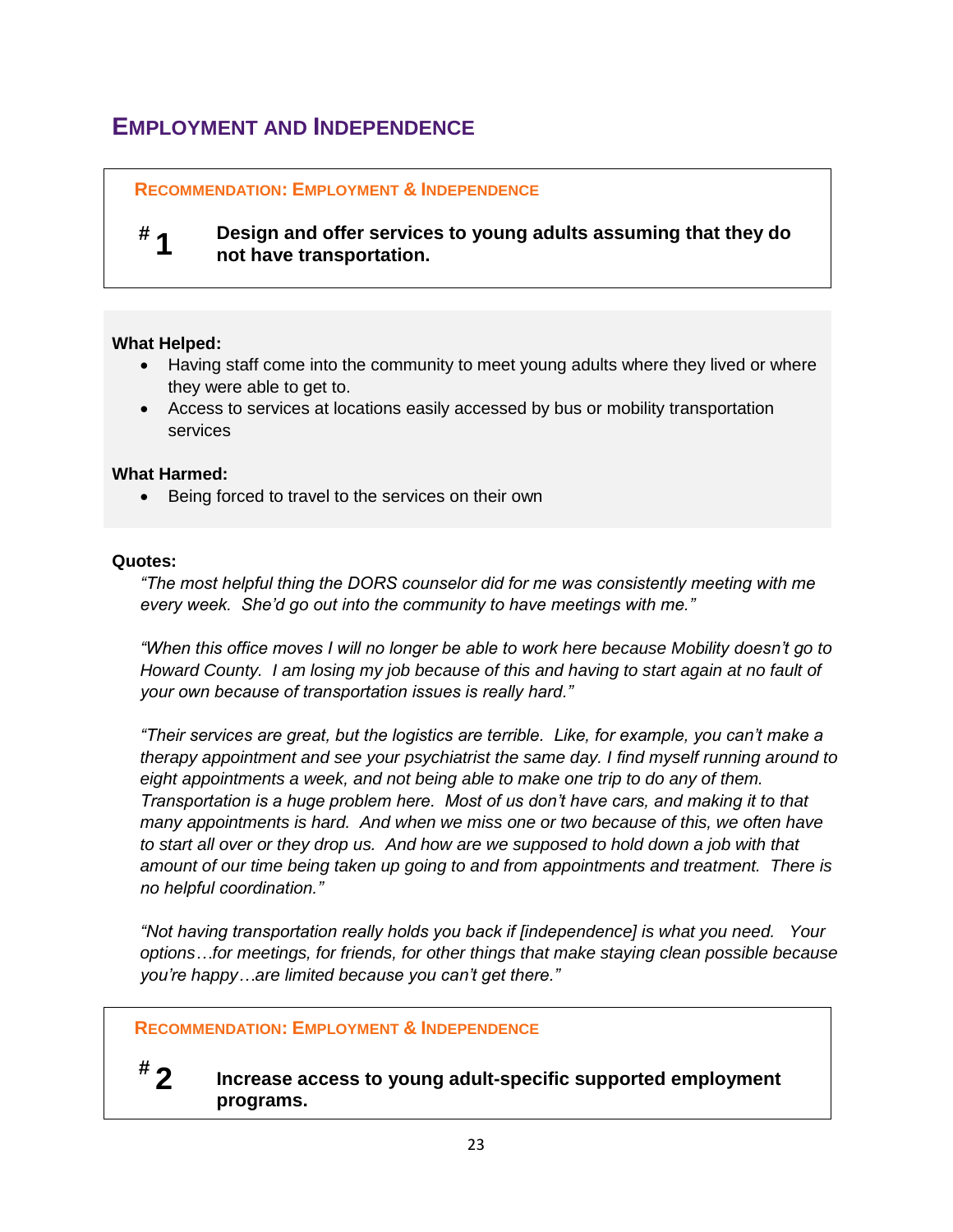### **What Helped:**

- Agencies making an effort to keep young adults in supported employment despite hospitalizations and other extenuating circumstances
- Being met in the community and supported through job interviews, disclosure issues, job placement, and job difficulties
- Having coaching and support about disclosure to employers
- Consideration of long-term career goals when making a job placement

### **What Harmed:**

- Long waitlists
- Needing multiple diagnoses to access supported employment
- Lack of peer interaction with other young people in the program

### **Quotes:**

*"Even with DORS and other programs that can be helpful if you get in, the acceptance process can be intense and stressful, too. You have to have three disorders to qualify or you go right to a waiting list that you remain on forever. It's tough when you have to play up your problems or diagnoses (that you may or may not even agree with) in order to get help. I know some people who know that a therapist gave them a diagnosis just so they could get the help or the service they need. But then that sticks with you your whole life."*

*"[The supported employment counselor] would go on interviews with me if I wanted, and once I got an internship, she'd check in with me at the workplace and see how I was doing. I liked having someone I could tell about the progress I was making, and it made me want to keep going."*

*"I told myself I was never going to get a job, and now I have one. The job at Office Depot makes me have to talk to people, which is usually really hard for me because of my anxiety, but I don't have panic attacks anymore doing it. I really like the feeling of being able to say "I'm going to work!" when I leave the house. I take a lot of pride in it."* 

### **RECOMMENDATION: EMPLOYMENT & INDEPENDENCE**

# **#**

### **3 Include hands-on life skills training in realistic settings.**

### **What Helped:**

- Learning life skills (e.g., laundry, driving, budgeting) along with mental health and recovery skills
- Learning life skills alongside others in real life settings rather than in a class format
- Being allowed to fail and keep learning without having responsibilities taken away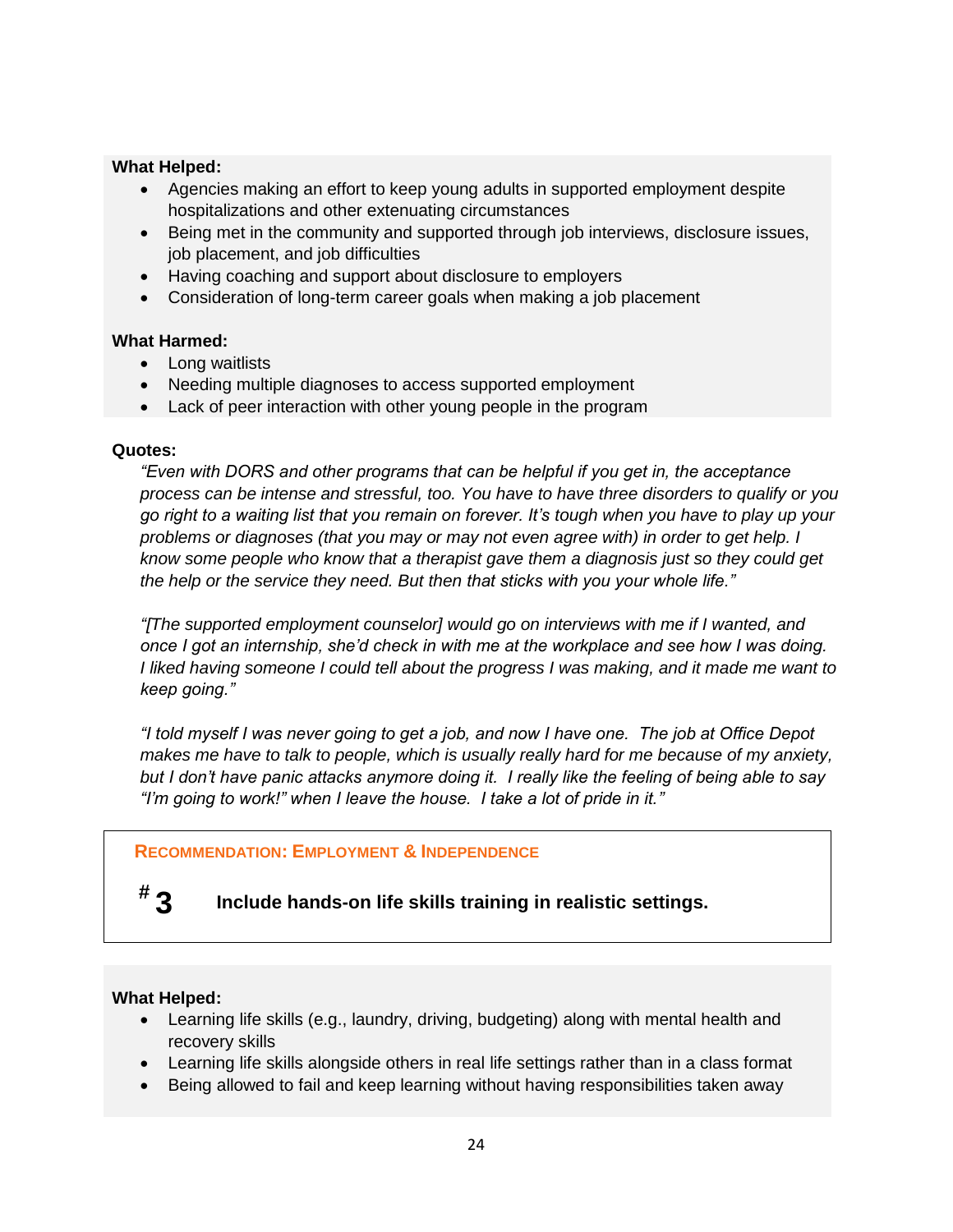### **What Harmed:**

- Being expected to already have life-skills knowledge and feeling penalized or abandoned for not having previously learned those skills.
- Having staff do everything for youth instead of taking the time to teach them how to do it

### **Quotes:**

*"I didn't know anything when I came here. How to do laundry, cook, and pay bills. I didn't have a car or a bank account. I didn't really know how to live at all. They taught me that simple stuff and made it part of my daily routine."*

*"Not only do the staff guide you through and teach you stuff, but you kind of pick up things from each other by just living. I guess I feel like not only do they teach you these things but they'll sit there, and after the first couple months, they'll say 'this is what you need to do, figure out how to do it, but if you have questions come talk to me.' It pushes you to do what you need to do and then you have a sense of pride that you accomplished that, that you did it yourself."*

*"Driving is a skill that makes your life so much easier, especially out of high school, but…getting the hours, passing the test, and all that stuff is so difficult. They give you these study guides and then you are pretty much on your own. You can only do so much on paper to develop a skill that is hands-on, but they don't give you any more help."*

### **RECOMMENDATION: EMPLOYMENT & INDEPENDENCE**

# **# 4**

**Involve young adults in shared decision-making about their lives in a way that promotes independence and dignity, and that respects their privacy.**

### **What Helped:**

- Being a significant part of discussions involving independence, life skills, and resources
- Being supported to identify and manage your own priorities
- Having privacy and control over your body and your belongings

### **What Harmed:**

- Rigid program rules which impeded individual growth and independence
- Feeling like nothing belongs to you
- Being treated like you are too incompetent to be a part of making choices for your life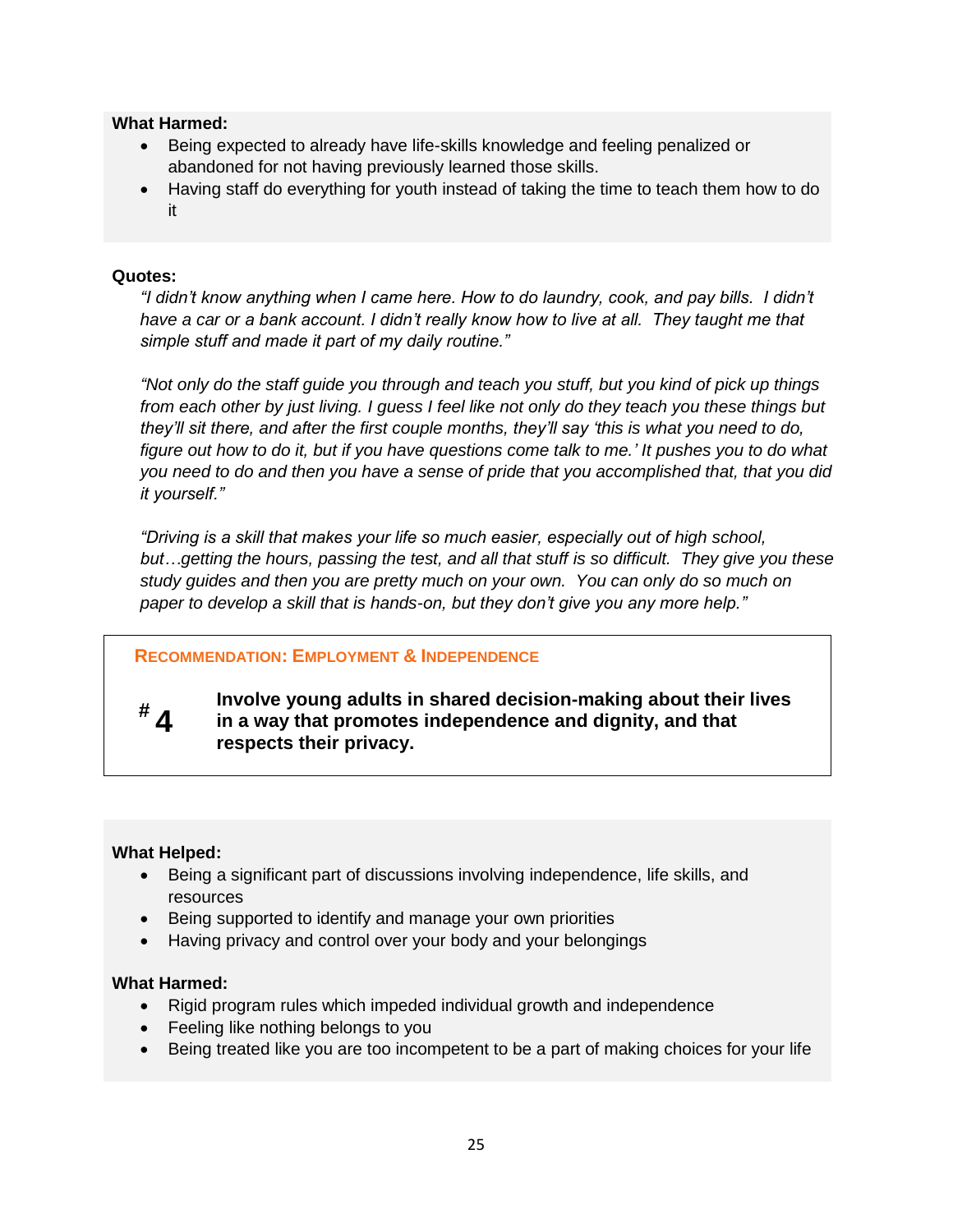### **Quotes:**

*"Nothing is up to us. Nothing is voluntary. We don't get a choice and that just creates the anger, frustration, and resentment that we are trying to work on and that landed us in here to begin with."*

*"If I'm not allowed to try this stuff out on my own and mess it up a few times, I'll never get it right. I have no control over my own finances either. My SSDI [Social Security Disability Insurance] check is taken from me every month and has been since the day of my 18th birthday, and the decisions are made for me on how it will be spent. I'll never learn to budget or make choices with my money if you never give me a chance to do that."*

*"Making us all go to the same pharmacy… That's a new policy. I don't understand that either, because they want us to be more independent and I had been totally fine getting my prescriptions by myself. I drive and I liked running that errand on my own. But they just made it a group rule to make it easier for staff that we all have to go to the same pharmacy, and now I can't pick them up myself. It's like they move me backward in my independence if it's convenient for them."*

*"There's a lady that takes pictures of our rooms. She doesn't even ask. They took pictures of the kitchen, our bedrooms, and they don't even tell you what they are doing or why. They just invade your space like nothing belongs to you."*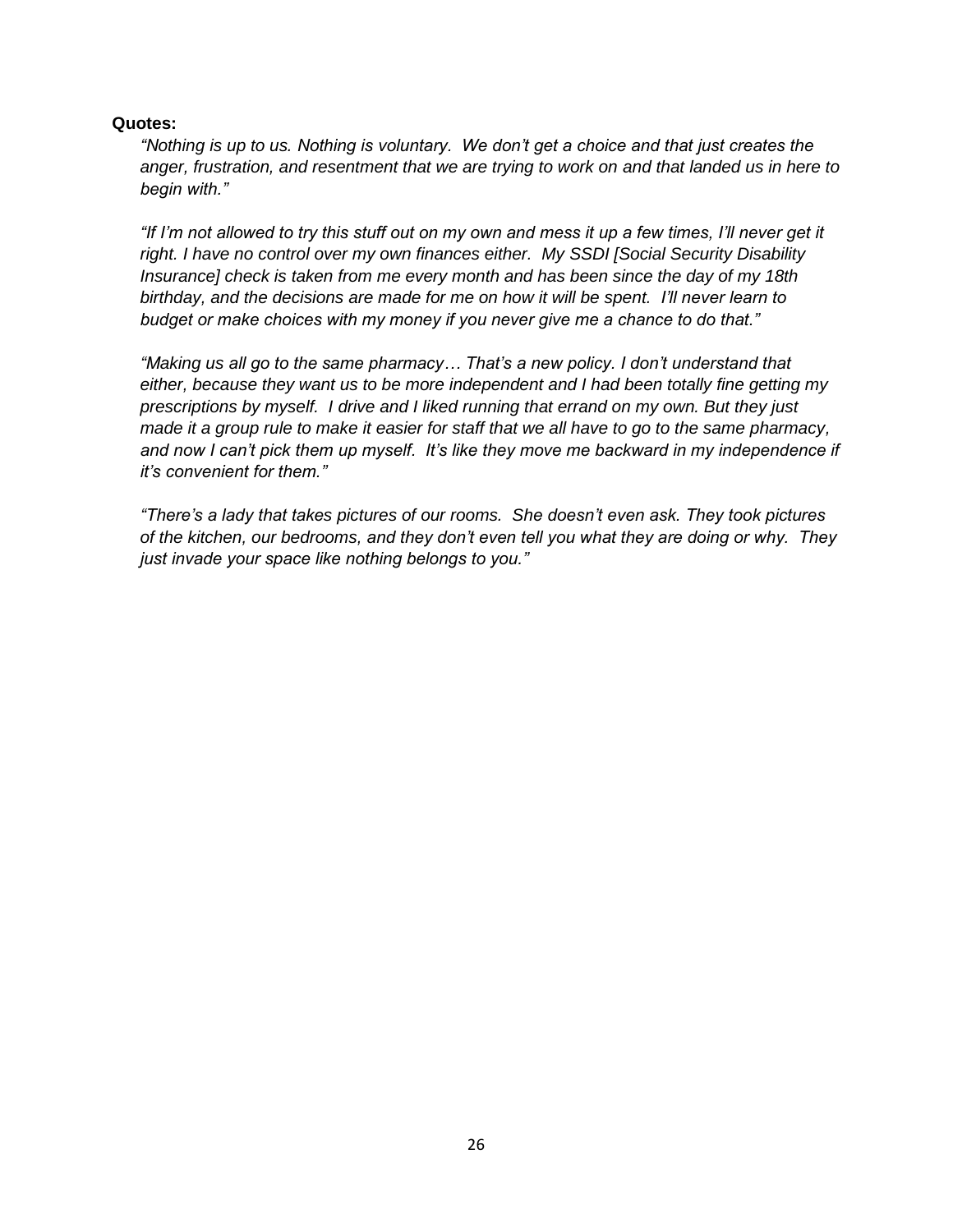# <span id="page-26-0"></span>**LAW ENFORCEMENT/POLICE**

### **RECOMMENDATION: LAW ENFORCEMENT**

#### **# 1 Require quality mental health, substance use, trauma informed care, stigma and crisis training for all law enforcement officers.**

### **What Helped:**

- Police taking the time to talk to the person, help calm them down, find out what happened, and find out what they need or want to do
- Police explaining ahead of time what was going to happen before cuffing them or taking them to the hospital or precinct
- Having crisis resources other than hospitals and jail be utilized by police
- Involvement of youth in police education

### **What Harmed:**

- Unnecessary use of force and handcuffs
- Being treated like a criminal when being taken to the hospital for a mental health crisis (handcuffs, sirens, aggressive attitude, threats of arrest, etc.)
- Being provoked and antagonized when in crisis

### **Quotes:**

*"I was upset and called my counselor, and something I said must have made her feel that she needed to report that. They called the mobile crisis team, but they were busy so the police came. They said 'are you [name]?' And I said yeah, and they asked if something had happened today. I was freaked out because they were police and I started to cry because there were four police cars around me. I wasn't crying because I was crazy but because cops were surrounding me. I'm very emotional and the cops being everywhere raised my anxiety. Then, they handcuffed me and took me to the hospital. They didn't take the time to actually figure out what was going on. They didn't ask me a single question or care what I needed. They just took me straight to the hospital."*

**RECOMMENDATION: LAW ENFORCEMENT/POLICE**

**# 2 Implement staff training, policies, and protocols to address and remediate the use of punishment over treatment and help.**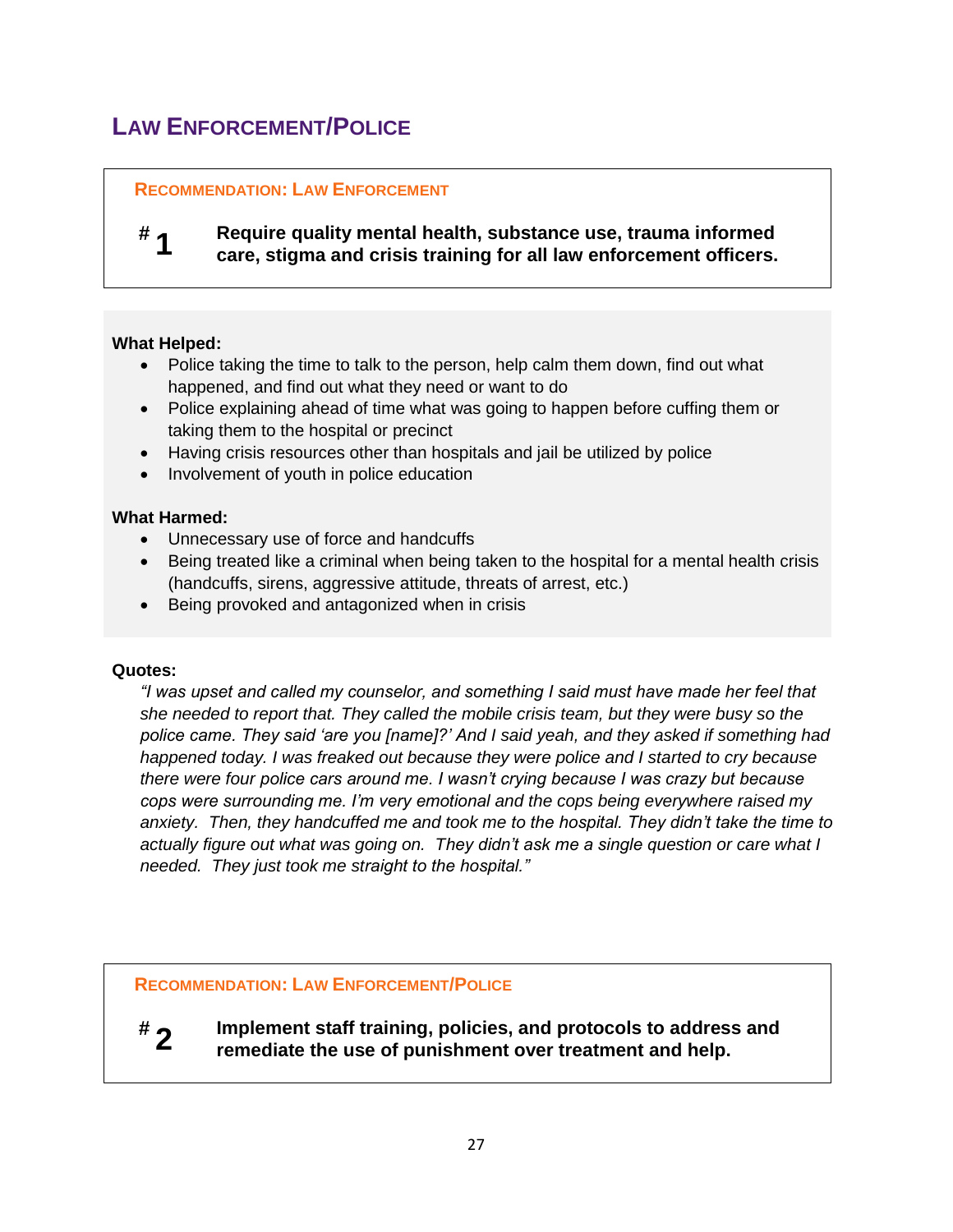### **What Helped:**

- Being treated as a person in need of support rather than as a bad person
- Being able to communicate openly with officers

### **What Harmed:**

- Having police focus their efforts into arresting young adults rather than helping them
- Lack of treatment resources available as alternatives to forensic involvement
- Being automatically assumed to have ill intent or to be a troublemaker
- Assumptions being made based on youths' race, age, appearance, etc.
- Arrests looked at as "wins" or effective measures

### **Quotes:**

*"If a kid is missing, they don't show up or do anything, but they'll ride up and down Main Street to see who they can catch with an open container."*

*"I grew up in Calvert County, and first the pills came in, but now it's harder and harder to get pills so they went to dope. There's one NA meeting once a week. In the middle part, there's nothing at all. They have cops kicking down people's doors looking for this stuff, but there's no help for them."*

*"The police harass the homeless here and there is a really high number of homeless young adults here. Because you are homeless and you exist, you must be panhandling so I'm going to arrest you. "*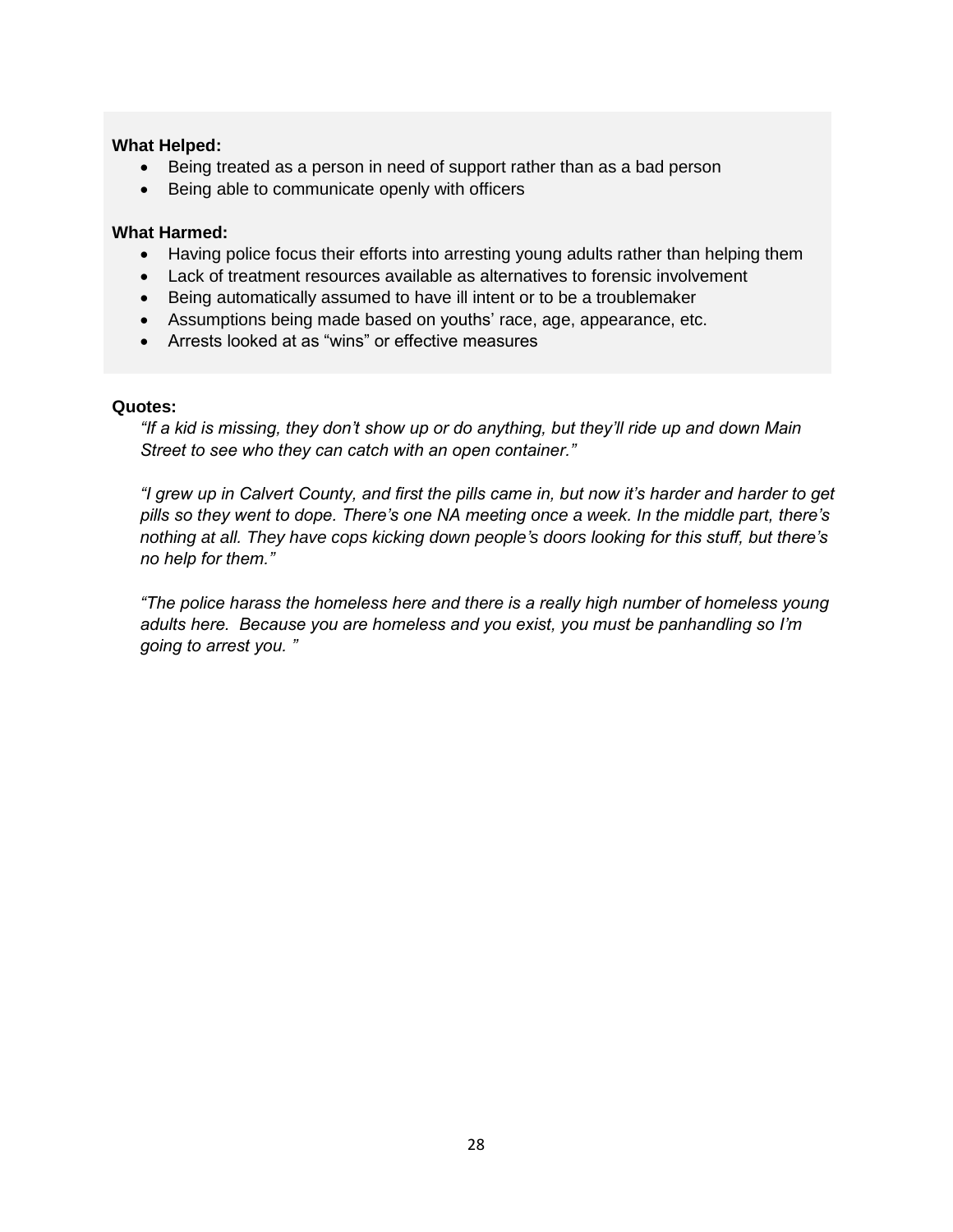# <span id="page-28-0"></span>**STAFF**

### **RECOMMENDATION: STAFF**

# **# 1**

**Eliminate the use of negative reinforcement and other punitive measures that create barriers to relationships, treatment, and recovery.**

### **What Helped:**

*There were no comments from any of our focus groups that indicated that any good came out of these the use of these measures.*

### **What Harmed:**

- Being in constant fear of losing services
- Relationships with staff turning into a 'them vs us' dynamic
- Not being able to go to staff with problems for fear of being punished instead of helped

### **Quotes:**

*"They make us sign stuff all the time that I don't understand and they tell me if I don't I'll get kicked out."*

*"We weren't approached, like when I was pregnant, like " [young adult]," I noticed that you've got some stuff going on. Would you like to sit down and see if we can get you some resources to help you out? No, they came to me with the attitude like, "Aha! I caught you! You're pregnant, or on drugs, or whatever the case may be." Who wants help from that person then? Not me."*

*"Once you're admitted to this program, you're held to a higher standard than the rest of the human race. You're not allowed to get mad. Just because I'm having a bad day…I mean I'm human…doesn't mean I need to be thrown to the floor."*

### **RECOMMENDATION: STAFF**



**Employ staff and volunteers close in age and with relatable experiences to the young adults being served and create opportunities for alumni to fill staff and volunteer positions and to utilize their lived experience.**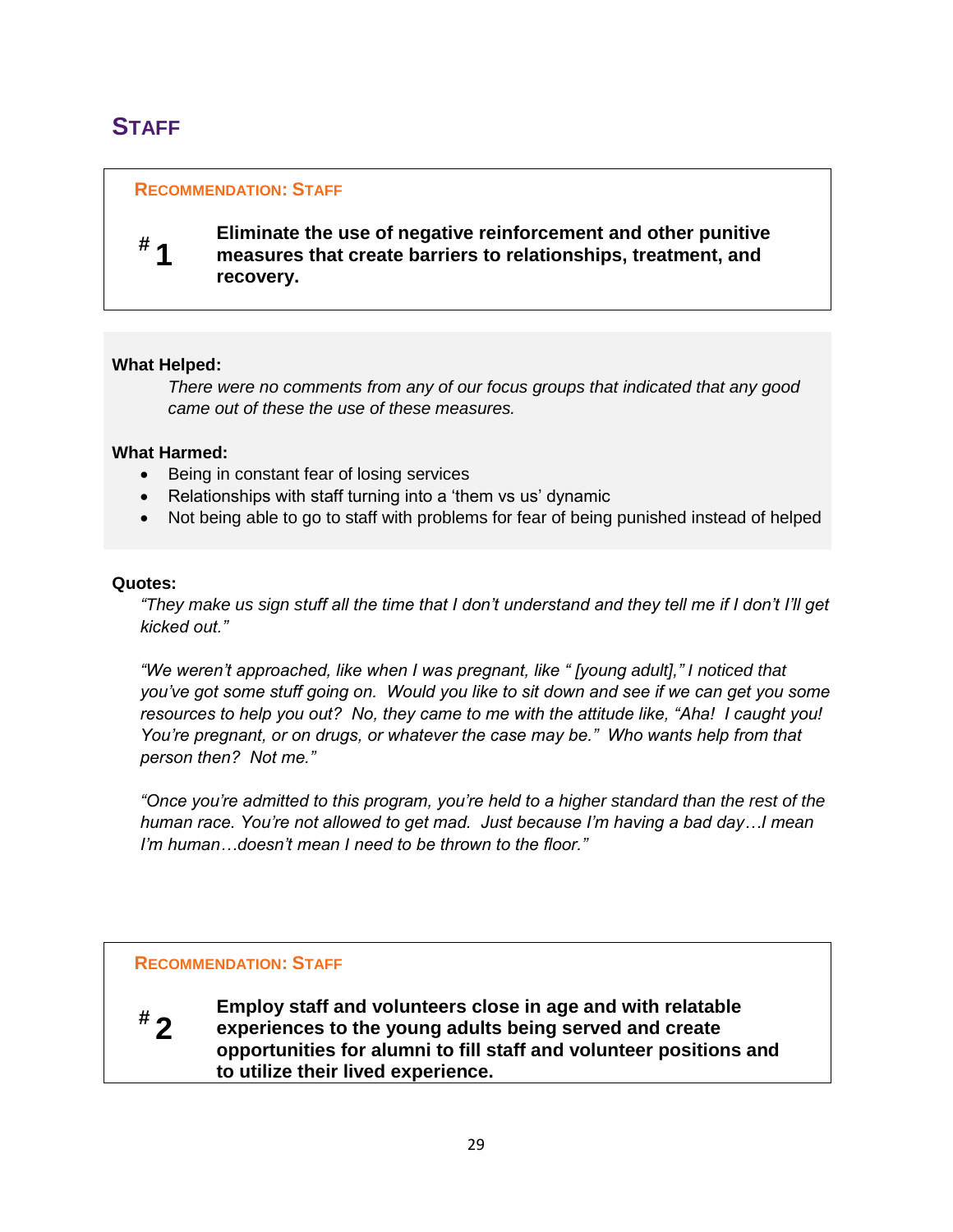### **What Helped:**

- Being able to develop more trusting relationships with staff who had similar life experiences
- Having staff that related to the experiences of youth and having common interests and reference points

### **What Harmed:**

Feeling like staff didn't understand where they were coming from

### **Quotes:**

*"All of what providers know is based on books and stuff from their college degrees. They haven't been in the patient's shoes."*

*"Here you have the alumni who you look to as your friends. People who came through here and know what you're doing. We have interns here too who are going through school, and they're more clinical but still around your age and most of them are getting into it because they went through it themselves."*

*"The alumni come back through the years. The value of having the alumni involved is the fact that they support you because they feel that it's right. They don't have to come back here, but they do because they want to and that makes you trust them that much more."*

### **RECOMMENDATION: STAFF**

# **# 3**

**Implement training, policies, and protocols for staff and organizations that promote respect, credibility, and dignity for youth.** 

### **What Helped:**

- Having staff understand that most young people with behavioral health histories have been dismissed and disrespected because of both their age and behavioral health status
- Feeling like staff are really listening to what they are saying
- Feeling like staff genuinely care about their well-being
- Making a significant connection with a staff member or supporter
- Having staff acknowledge and respect youths' right to their mental, emotional, and physical boundaries

### **What Harmed:**

 Being deemed incapable, unwilling, uninterested or too immature to be involved in decisions about their lives and their care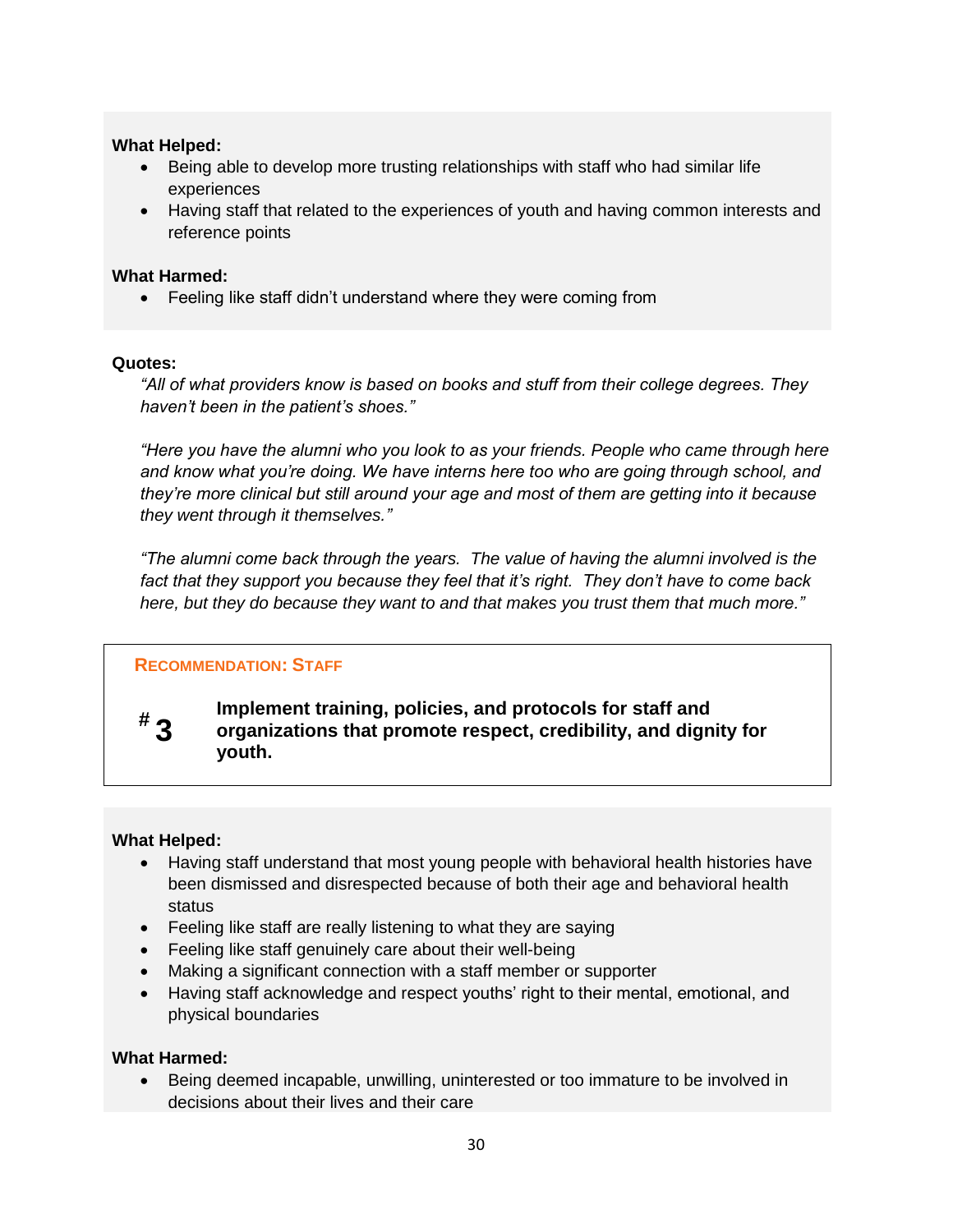Being treated as if what they say and think is insignificant, naïve, or irrelevant

### **Quotes:**

*"Point blank, they listen. They care about you, they support you, they keep tabs on you. They make sure you're ok emotionally, mentally, and they are there for you when you think no one else is."*

*"They just know and respect limits here in ways that other schools and hospitals I've been to didn't. They give you choices. They encourage you to do stuff that will challenge you and have you step outside your comfort zone, but if you say "no" three times they'll stop."* 

*"You have to find that one person that gets it. They are out there. There's a zillion more who don't or don't want to, but if you find one that does and who is willing to kind of advocate for you, it can make all the difference."*

*"I've always really loved this Al Capone quote because I think it shows exactly what the double standard is like being young and assumed to be crazy in the hospital system and other service places. He says, 'When I sell liquor, it's called bootlegging. When my patrons sell it on Lake Shore Drive, it's called hospitality.' It's just like with us and everything we've talked about, like when we act normally in response to a situations or when we have a thought or a feeling, it's insubordinate and weird and wrong, but not when adults or doctors or the rest of the world does that same thing. That makes sense?"*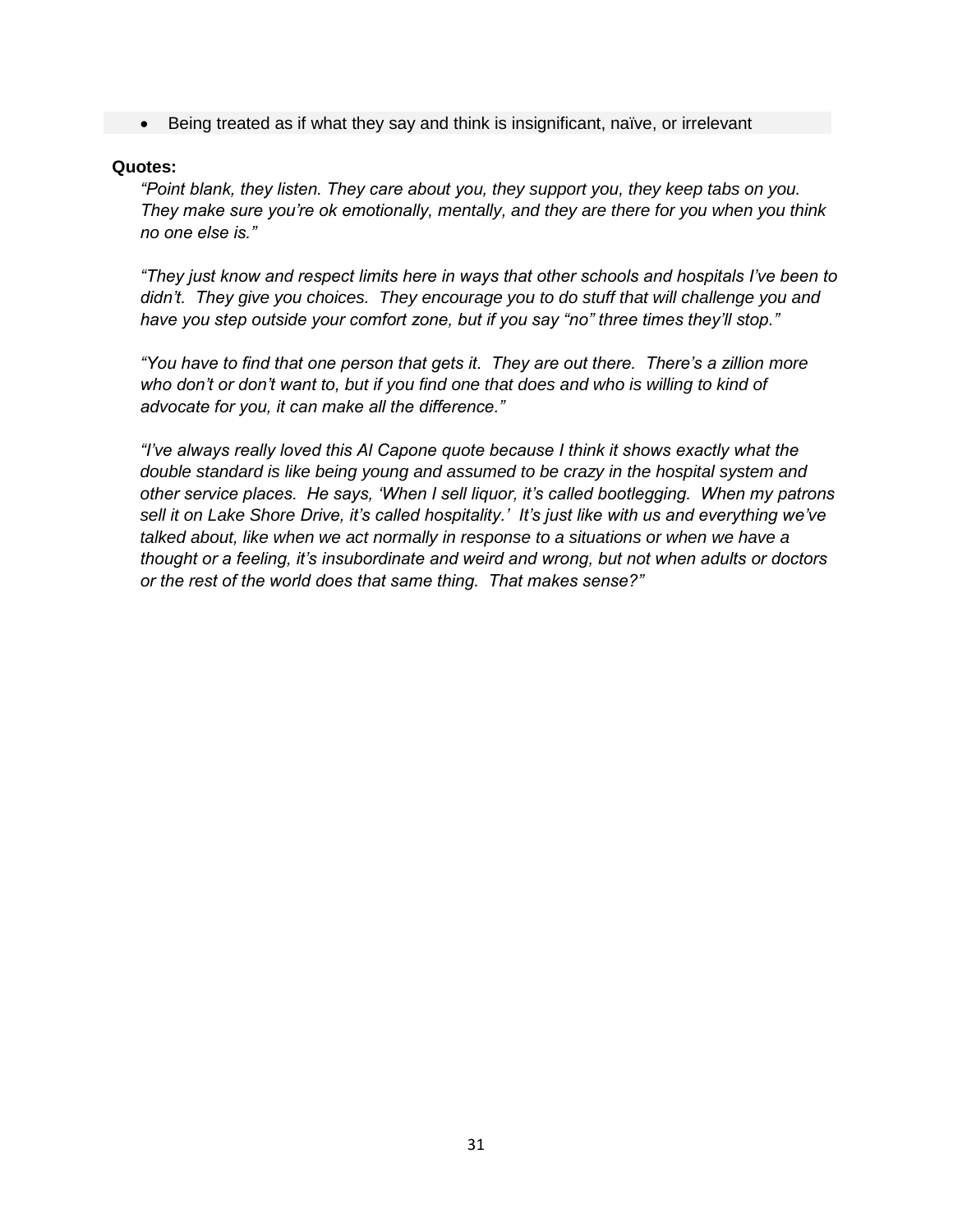# <span id="page-31-0"></span>**YOUTH VOICE**

### **RECOMMENDATION: YOUTH VOICE**

**Build the infrastructure for authentic and well-supported youth engagement and leadership that treats youth as equal partners at local, state, and national system levels. Build the capacity for youth peer advisory councils at organization and system levels.**

### **What Helped:**

**# 1**

- Being involved in organization and program policy-making
- Being involved in quality improvement and evaluation projects
- Having youth culture acknowledged and used as an asset
- Connecting and collaborating with diverse youth groups and causes
- Having statewide youth leadership who represent youth served by behavioral health and other youth-serving systems
- Having adult allies and supports that promote new youth leadership infrastructure

### **What Harmed:**

- Being treated like you have nothing to give back or offer
- Being treated as an object or recipient rather than a resource
- Not having a community of young people with similar backgrounds with whom to make a difference

### **Quotes:**

*"Unless you are an adult, you don't have an opinion that matters. The only opinion that matters is the most experienced one."*

*"Flexibility makes everyone win. The system gets our ideas, we get to have fun, feel useful, and not get bored. My brain works better when I am not being drilled for answers and when I don't feel forced.* OOO and the TAY Project are the best because I get to make the *decision that I want to be a part of each thing that they involve us in. Some things might be right for me and others not, and I get to make that decision."*

*"The group decides what is best for the group at the [Wellness & Recovery] center. It's great having numerous people in the group for brainstorming and learning, but you also feel like you were, [as an individual] part of making most of the decisions and choices."*

*"We used to have meetings where we could give our input about the program but they just stopped and besides there isn't anyone we feel comfortable talking to on the staff anymore. I'd like to have a meeting where we got an opportunity to talk about issues in the program or what we need (like help mediating roommate issues), or other stuff."*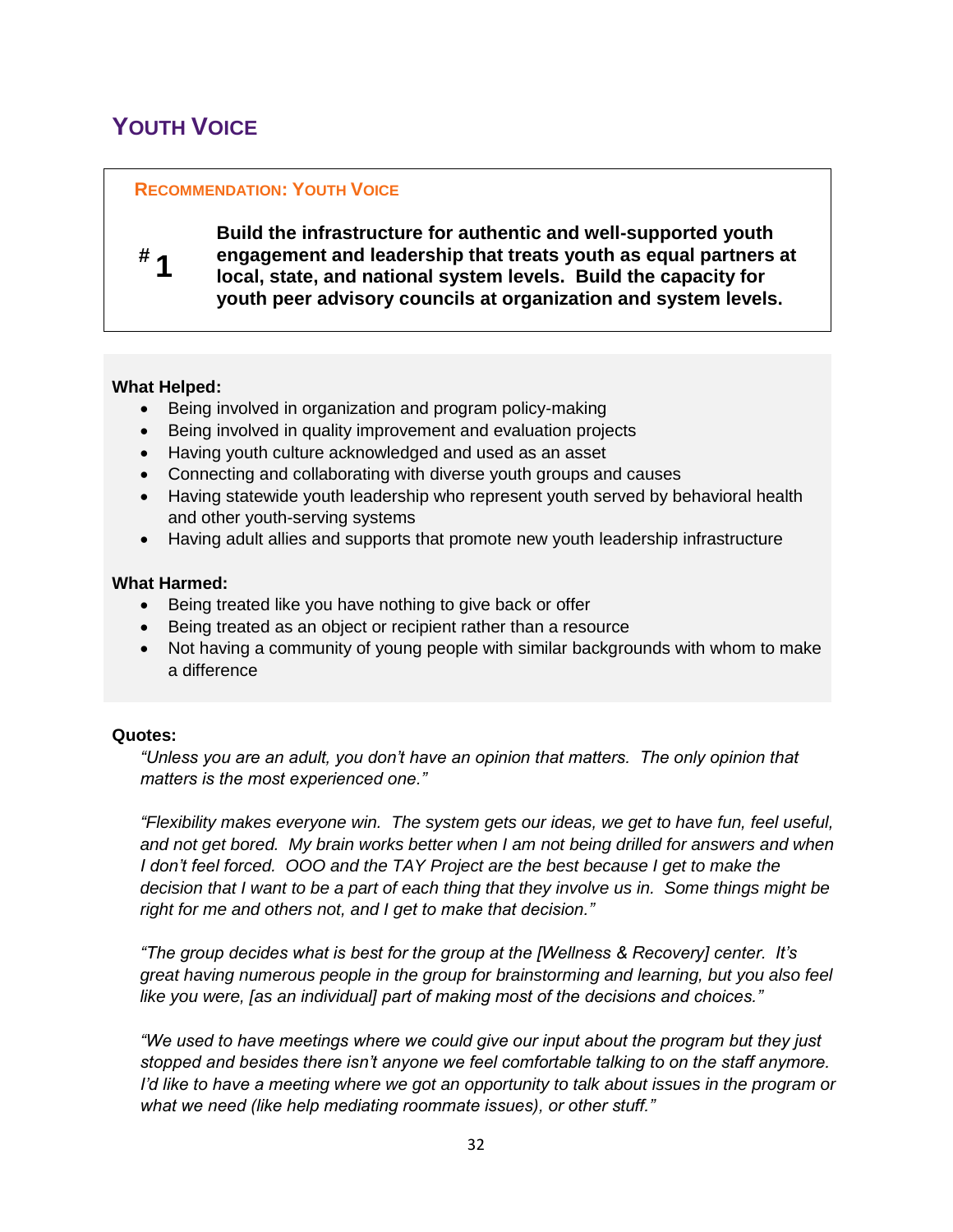### **RECOMMENDATION: YOUTH VOICE**

# **# 2**

### **Expand training for young adults in public policy, advocacy, and peer support. Increase capacity of statewide youth peer leadership advocacy projects.**

### **What Helped:**

- Being involved in advocacy and behavioral health policy-making
- Being involved in systems change
- Having a community of young people with similar backgrounds with whom to engage in advocacy efforts and make a difference
- Having identified adult allies as supports
- Feeling respected and valued as equal partners
- Having orientation, training, and ongoing support as youth advocates

### **What Harmed:**

- Lack of provider/administrator awareness about youth role in systems change
- Being unaware of the existence of peer support and advocacy
- Tokenization of youth involvement and lack of support for authentic participation
- Overuse of the same youth advocates and their stories

### **Quotes:**

*"We're all adults and we should be able to get together with the staff and have just as much input. We have meetings but [staff] talk, we don't talk. We're not allowed."*

*"I am involved with all kinds of advocacy organizations and consumer training programs. I love it and they really help me with my recovery and my disability and with being a good parent."*

*"This project [What Helps What Harms Maryland] was the first time I had ever heard of peer support. I've been in mental health treatment and supported employment for half my life and never really thought that I could help someone else with that."*

*"I've participated in system improvement and told my story about using supported employment…on a webinar teaching therapists and other people about what didn't work for me…and I got paid because I was the expert."*

*"How do I become a peer supporter? It just hit me that this is really what I want to do with my life."*